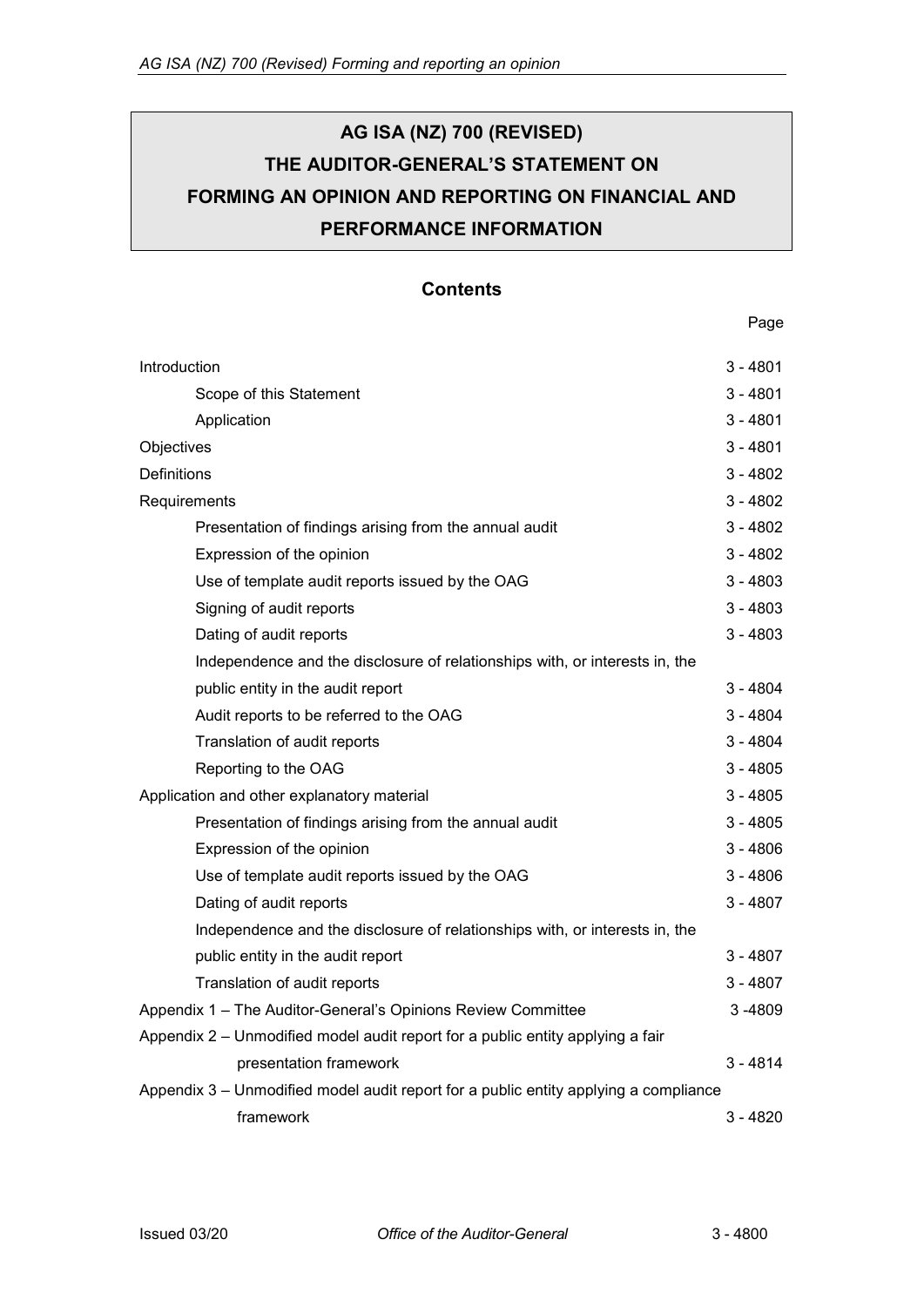# <span id="page-1-0"></span>**Introduction**

## <span id="page-1-1"></span>**Scope of this Statement**

- 1. This Auditor-General's Auditing Statement:
	- (a) establishes the Auditor-General's requirements in relation to ISA (NZ) 700 (Revised): *Forming an Opinion and Reporting on Financial Statements* (ISA  $(NZ)$  700);<sup>[1](#page-1-4)</sup> and
	- (b) provides additional guidance to reflect the public sector perspective.

# <span id="page-1-2"></span>**Application**

- 2. Compliance with this Statement is mandatory for Appointed Auditors who carry out annual audits on behalf of the Auditor-General. This Statement requires compliance with all of the requirements of ISA (NZ) 700 (Revised) together with the additional requirements included in this Statement, other than for the audits of FMC reporting entities, where the wording and format of the audit report must meet the requirements of ISA (NZ) 700 (Revised). Appointed Auditors who carry out annual audits of FMC reporting entities on behalf of the Auditor-General shall comply with the additional requirements included in this Statement.
- 3. This Statement applies to audits of financial statements and/or performance information that have been prepared for reporting periods ending on or after 1 April 2020, although earlier application is encouraged.
- 4. The Auditor-General determines the standard format and wording for audit reports on the financial and performance information required to be prepared by public entities for audit. In doing so, the Auditor-General takes into account the objectives and requirements of the International Standards on Auditing (New Zealand) that are relevant to the audits of public entities, $2$  together with the requirements of the Public Audit Act 2001, to ensure appropriate reporting to readers.

# <span id="page-1-3"></span>**Objectives**

j

5. The objectives of the Appointed Auditor are to:

<span id="page-1-4"></span>The ISA (NZ) Auditing Standards are scoped so that they apply to audits of "historical financial information". However, for the purposes of the Auditor-General's Auditing Standards and Statements, all references to "historical financial information" should be read as the audit of "historical financial and historical performance information".

<span id="page-1-5"></span><sup>&</sup>lt;sup>2</sup> Paragraph 18 of ISA (NZ) 200.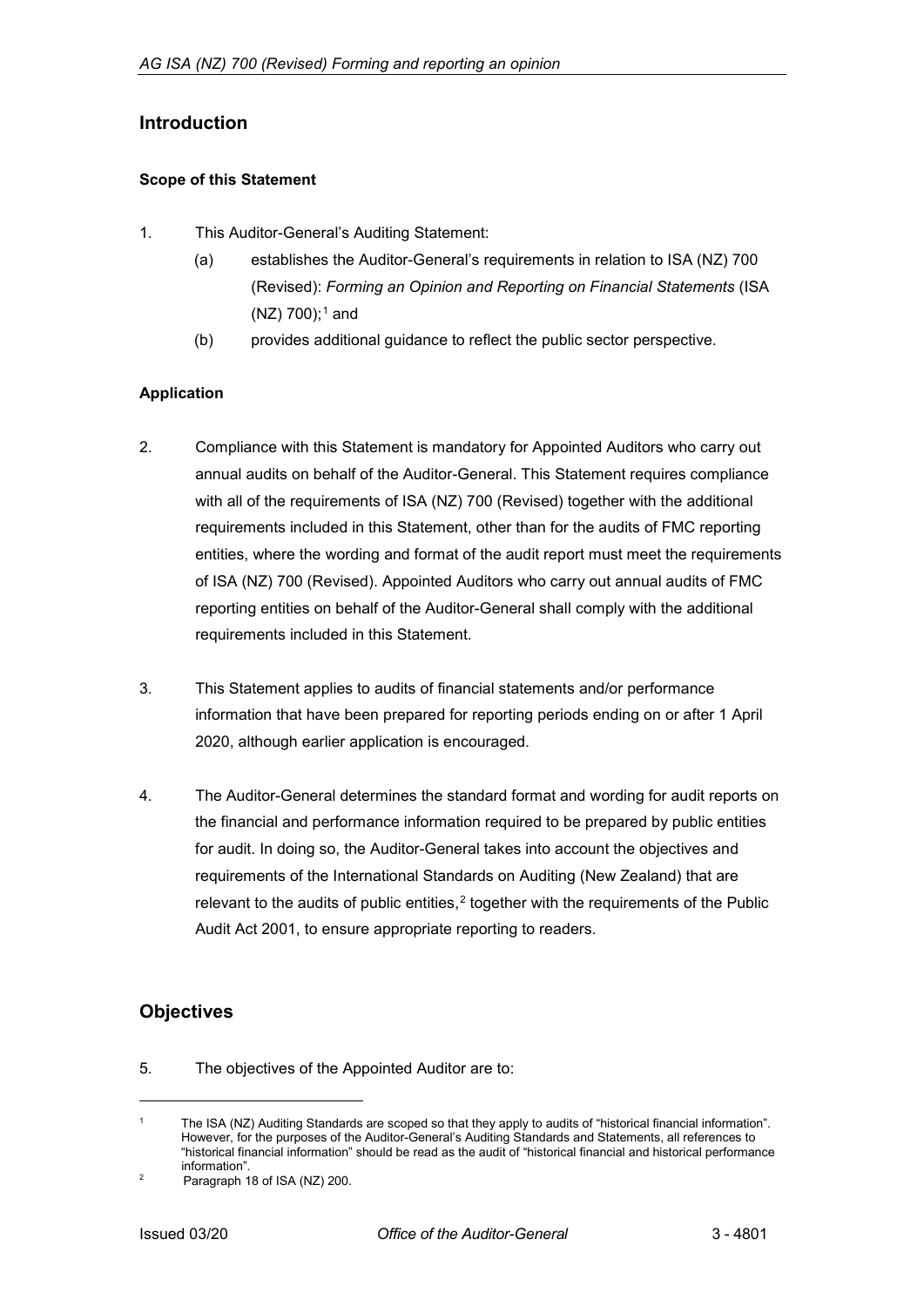- (a) form an opinion on the financial and performance information presented by the entity that is required to be audited, based on an evaluation of the conclusions drawn from the audit evidence obtained; and
- (b) report any other material matters in the audit report; and
- (c) express that opinion clearly through a written report.

# <span id="page-2-0"></span>**Definitions**

- 6. For the purpose of this Auditor-General's Auditing Statement, the defined terms have the meanings attributed:
	- (a) in the Glossary of Terms issued by the New Zealand Auditing and Assurance Standards Board (the NZAuASB glossary) of the External Reporting Board (although, where a term with a specific meaning in the New Zealand public sector differs from the NZAuASB glossary, the New Zealand public sector definition shall prevail); and
	- (b) in the Auditor-General's Glossary of Terms.

# <span id="page-2-1"></span>**Requirements**

### <span id="page-2-2"></span>**Presentation of findings arising from the annual audit**

7. Audit reports issued on behalf of the Auditor-General shall present the findings of the annual audit at the beginning of the audit report (ref: para. A1-A2).

### <span id="page-2-3"></span>**Expression of the opinion**

- 8. Subject to paragraph 2 regarding the wording and format of the audit reports of FMC reporting entities, audit opinions issued by, or on behalf of, the Auditor-General on financial and performance information presented in accordance with a fair presentation framework, shall be expressed in the form of a dual opinion that separately opines on:
	- (a) the fair presentation of the audited material; and
	- (b) whether the audited material complies with generally accepted accounting practice in New Zealand and has been prepared in accordance with [*the applicable financial reporting framework*] (ref: para. A3-A5).
- 9. Subject to paragraph 2 regarding the wording and format of the audit reports of FMC reporting entities, the audit opinion contained in audit reports issued by, or on behalf of, the Auditor-General on financial and performance information presented in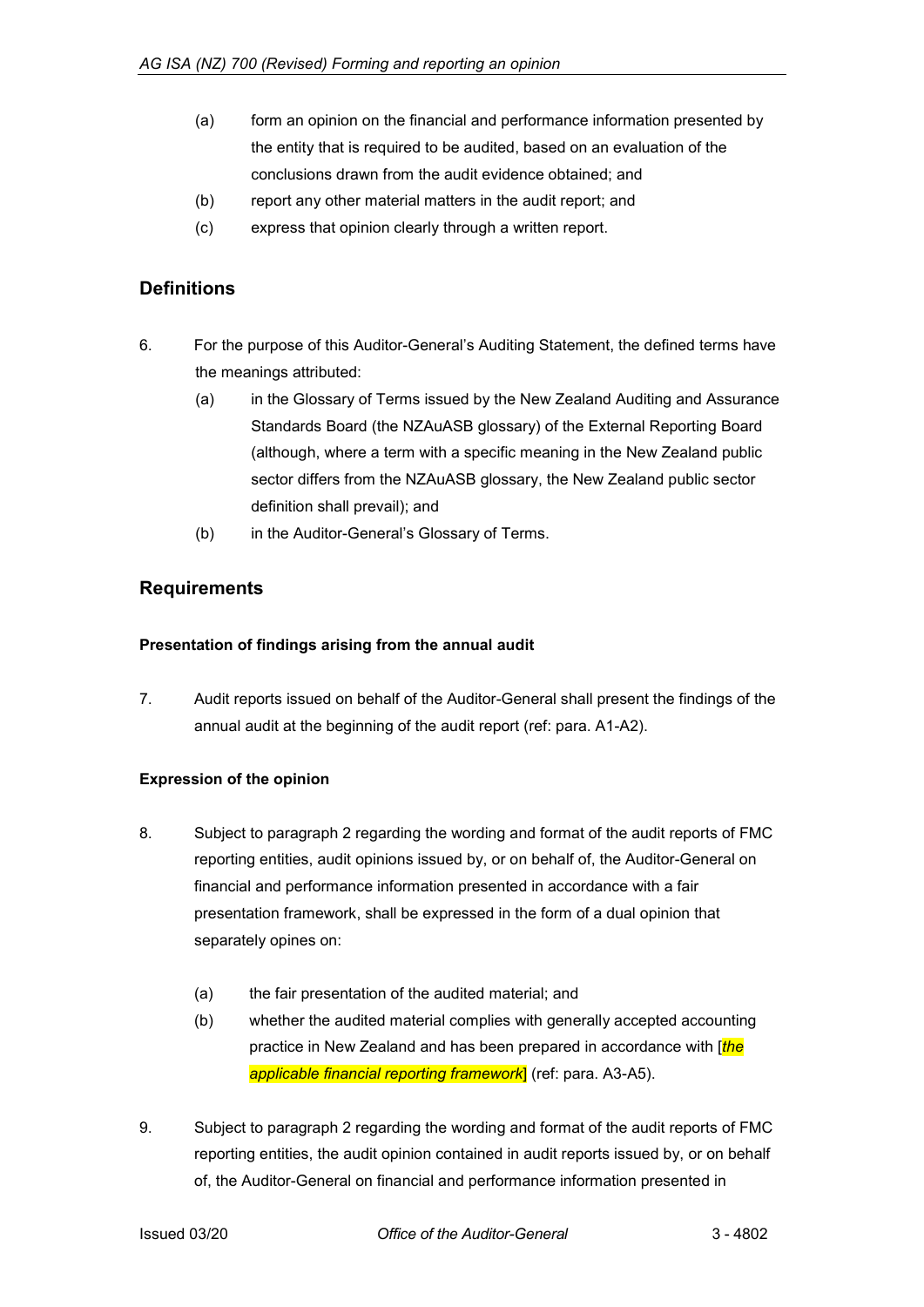accordance with a fair presentation framework, shall use the words "present fairly, in all material respects".

10. Audit opinions issued by, or on behalf of, the Auditor-General on financial and performance information presented in accordance with a compliance framework (such as a non-GAAP standard), shall be expressed using the words:

"In our opinion, the accompanying financial statements and performance information have been prepared, in all material respects, in accordance with [*the applicable financial reporting framework*]" (ref: para. A6).

## <span id="page-3-0"></span>**Use of template audit reports issued by the OAG**

11. Subject to paragraph 2 regarding the wording and format of the audit reports of FMC reporting entities, the Appointed Auditor shall use audit report templates issued by the OAG as the basis for all audit reports signed on behalf of the Auditor-General. The Appointed Auditor shall consult with the OAG on any departures (other than those that are trivial or inconsequential) from the format or style of any audit report template issued by the OAG, including those outlined in Appendices 2 and 3 of this Statement (ref: para. A7).

### <span id="page-3-1"></span>**Signing of audit reports**

12. All audit reports, except those audit reports where the Auditor-General directs otherwise, shall be personally signed by the Appointed Auditor. However, the Auditor-General reserves the right to sign any audit report after giving due notice to the Appointed Auditor.

# <span id="page-3-2"></span>**Dating of audit reports**

- <span id="page-3-3"></span>13. In addition to paragraph 49 of ISA (NZ) 700 (Revised), the audit report shall not be dated before:
	- (a) the date on which the statement of responsibility or equivalent statement is signed; or
	- (b) the date of the written representation, as required by AG ISA (NZ) 580 and ISA (NZ) 580 (ref: para. A8).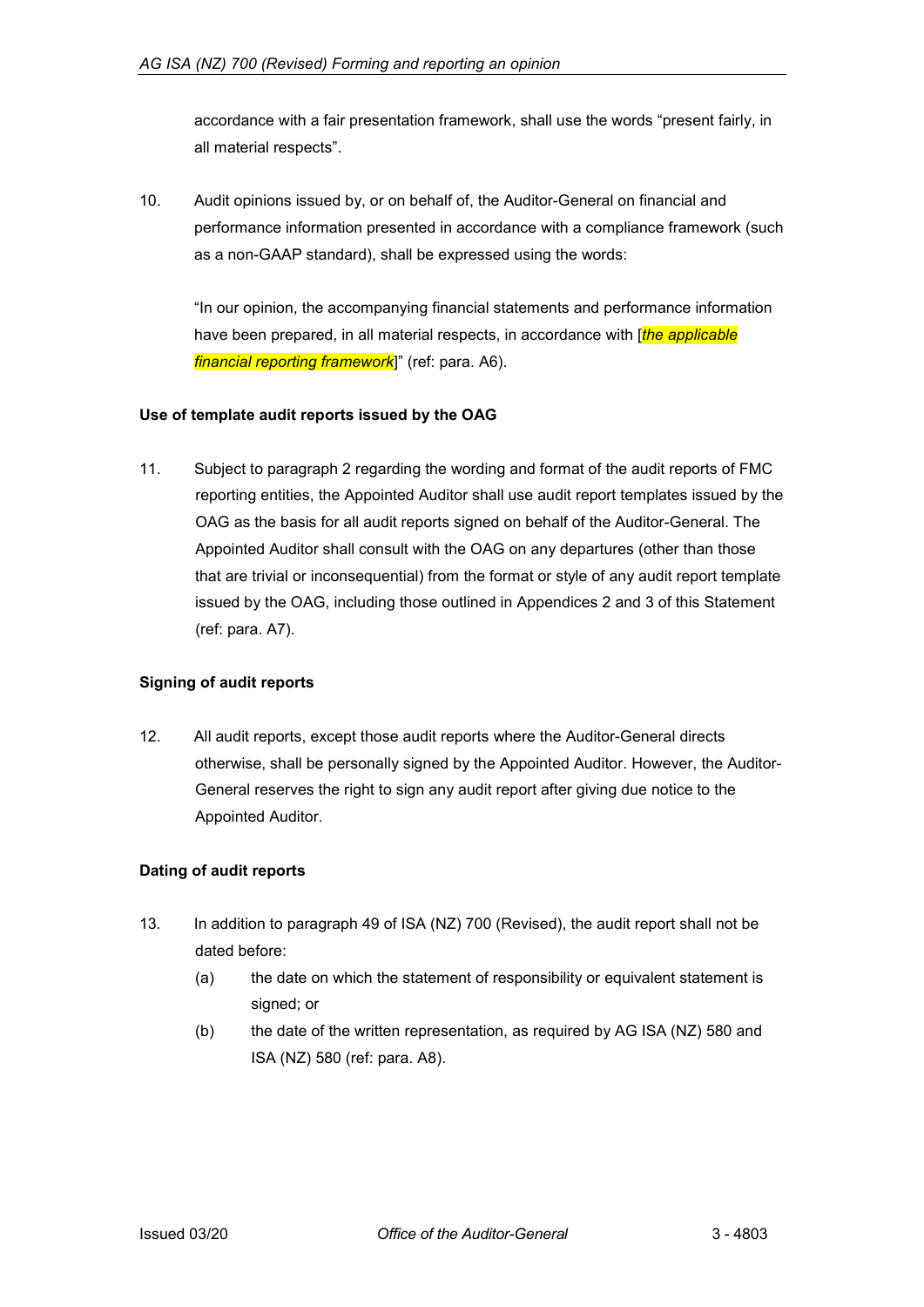# **Independence and the disclosure of relationships with, or interests in, the public entity in the audit report**

14. Subject to paragraph 2 regarding the wording and format of the audit reports of FMC reporting entities, the Appointed Auditor shall disclose in the "Independence" section of the audit report whether their Audit Service Provider (ASP) has any relationship with, or interests in, the public entity (ref: para. A9-A12).

## <span id="page-4-0"></span>**Audit reports to be referred to the OAG**

- 15. The Appointed Auditor shall consult with the Audit Quality team before issuing an audit report:
	- (a) if the Appointed Auditor *seriously considers* issuing an audit report containing:
		- (i) an emphasis of matter or other matter paragraph in relation to an uncertainty over the use of the going concern assumption;
		- (ii) an emphasis of matter or other matter paragraph in relation to a matter of effectiveness and efficiency, waste, or a lack of probity or financial prudence;
		- (iii) a disclaimer of opinion; or
		- (iv) an adverse opinion.
	- (b) if the Appointed Auditor *seriously considers* including an emphasis of matter or other matter paragraph in that audit report where the OAG has not provided direction or guidance; or
	- (c) if there is a technical matter related to that audit report that the Appointed Auditor is unsure about.
- 16. The Audit Quality team will request the Appointed Auditor to prepare a submission to the Auditor-General's Opinions Review Committee (ORC) for the circumstances in paragraph 15 above in accordance with the process that is outlined in Appendix 1, unless there is clear precedent supporting the proposed audit report.

### <span id="page-4-1"></span>**Translation of audit reports**

### *Translation of audit reports into te reo Māori*

17. Te reo Māori is an official language of New Zealand. An audit report in te reo Māori shall be provided by the Appointed Auditor if requested by the entity's management (ref: para. A13-A15).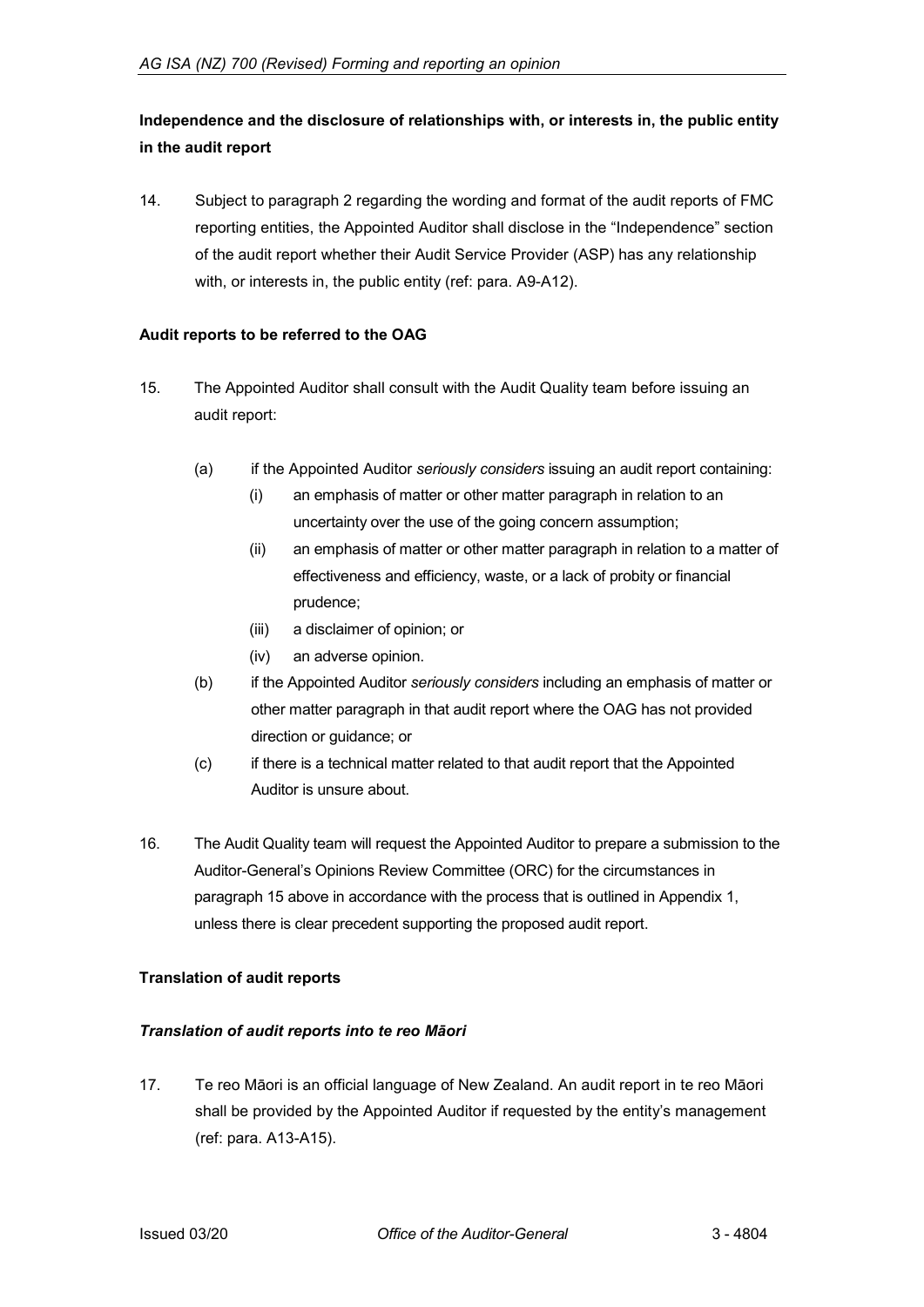18. If an Appointed Auditor issues an audit report in te reo Māori, an audit report in English shall also be provided.

## *Translation of audit reports into another language*

- 19. If the Appointed Auditor is requested to provide an audit report in a language that is not an official language of New Zealand (such as Niuean or Tokelauan), they shall contact the OAG for a translated audit report if that is deemed necessary.
- 20. If an Appointed Auditor issues an audit report in a language other than English, an audit report in English shall also be provided.

# <span id="page-5-0"></span>**Reporting to the OAG**

21. The Appointed Auditor shall forward to the OAG a copy of all audit reports issued, in keeping with the requirements set out in AG-1: *Reporting to the OAG*.

*\*\*\**

<span id="page-5-1"></span>**Application and other explanatory material**

### <span id="page-5-2"></span>**Presentation of findings arising from the annual audit** (ref: para. 7)

- A1. Subject to paragraph 2 regarding the wording and format of the audit reports of FMC reporting entities, paragraph 43 of ISA (NZ) 700 (Revised) requires the auditor's report to clearly separate the results of the "audit of the financial statements and performance information" from the auditor's findings on "other legal and regulatory requirements". Under paragraph 43, the auditor's findings on "other legal and regulatory requirements" are required to be reported in a separate section of the auditor's report following the components of the auditor's report on the "audit of the financial statements and performance information". The Auditor-General has departed from the requirements of paragraph 43 of ISA (NZ) 700 (Revised) by requiring all findings arising from the audit to be reported at the beginning of the audit report. This means that auditors' reports issued by, or on behalf of, the Auditor-General will report the auditor's opinion at the beginning of the audit report together with any other material findings arising from the annual audit. The findings will be categorised under separate sub-headings depending on their nature at the beginning of the auditor's report.
- A2. The Auditor-General presents the auditor's opinion and other findings arising from the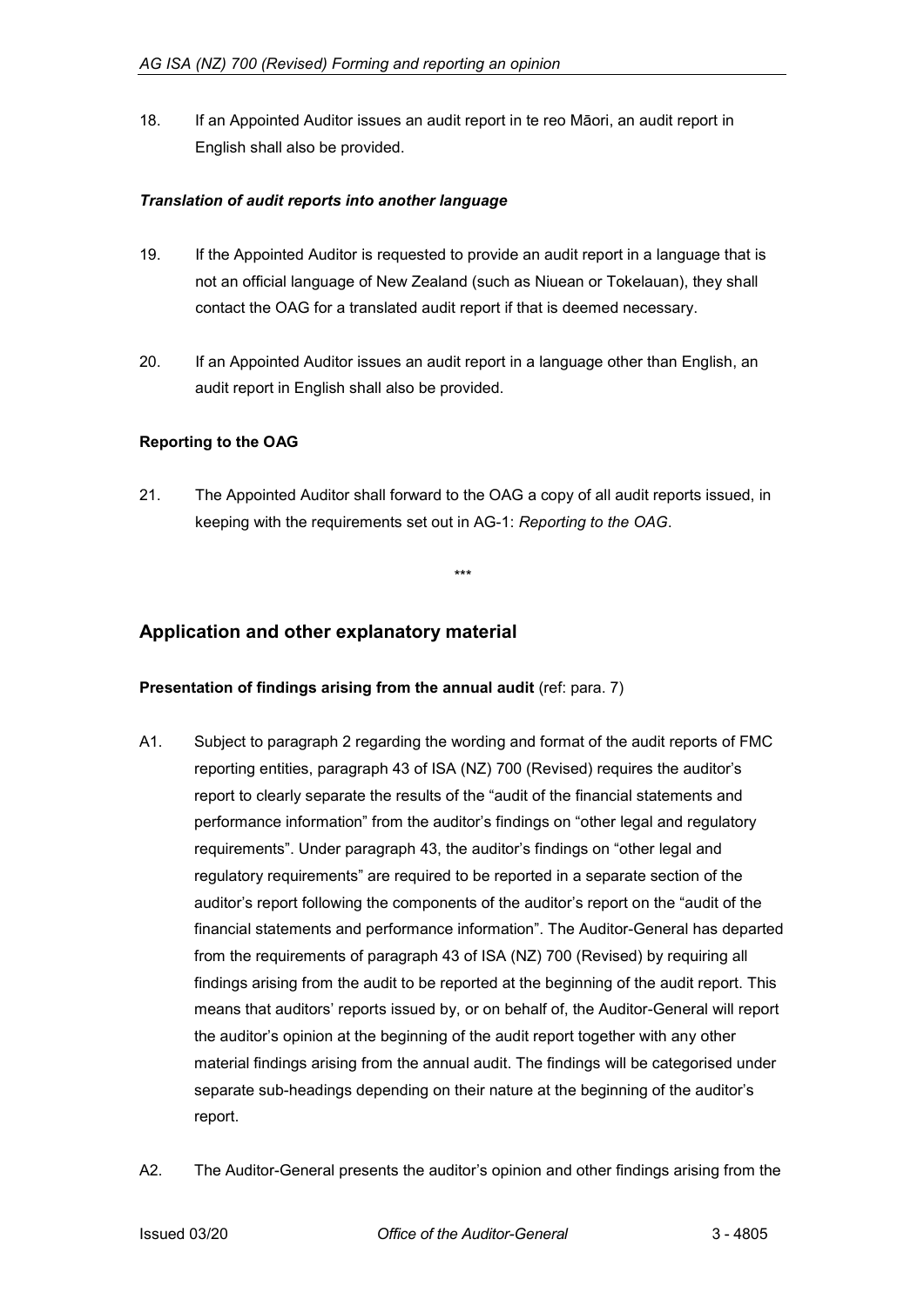audit at the beginning of the audit report because this is the information that is of most importance to the reader of the auditor's report.

### <span id="page-6-0"></span>**Expression of the opinion** (ref: para. 8-10)

- A3. Paragraph 25 of ISA (NZ) 700 (Revised) requires the auditor's opinion on financial statements prepared in accordance with a fair presentation framework to use one of the following phrases, which are regarded as being equivalent:
	- (a) "In our opinion, the accompanying financial statements present fairly, in all material respects, […] in accordance with [*the applicable financial reporting framework*]"; or
	- (b) "In our opinion, the accompanying financial statements give a true and fair view of […] in accordance with [*the applicable financial reporting framework*]".
- A4. Subject to paragraph 2 regarding the wording and format of the audit reports of FMC reporting entities, the Auditor-General has departed from the requirements of paragraph 25 of ISA (NZ) 700 (Revised) by requiring audit opinions issued by, or on behalf of, the Auditor-General on financial and performance information presented in accordance with a fair presentation framework to be expressed in the form of a dual opinion. The dual opinion separately opines on:
	- (a) the fair presentation of the audited material; and
	- (b) whether the audited material complies with generally accepted accounting practice in New Zealand and has been prepared in accordance with [*the applicable financial reporting framework*].
- A5. The Auditor-General has adopted the dual opinion approach because:
	- (a) preparation of the financial statements and performance information in accordance with [*the applicable financial reporting framework*] does not automatically mean that the audited information is fairly presented; and
	- (b) [*the applicable financial reporting framework*] does not adequately address some important aspects of financial statements and performance information in the public sector. The most prominent omission is in the area of performance reporting.
- A6. An example of a compliance framework in New Zealand is "Public Benefit Entity Simple Format Reporting – Cash (Public Sector)".

# <span id="page-6-1"></span>**Use of template audit reports issued by the OAG** (Ref: Para. 11)

A7. Example audit reports for public entities that are not a FMC reporting entity (under the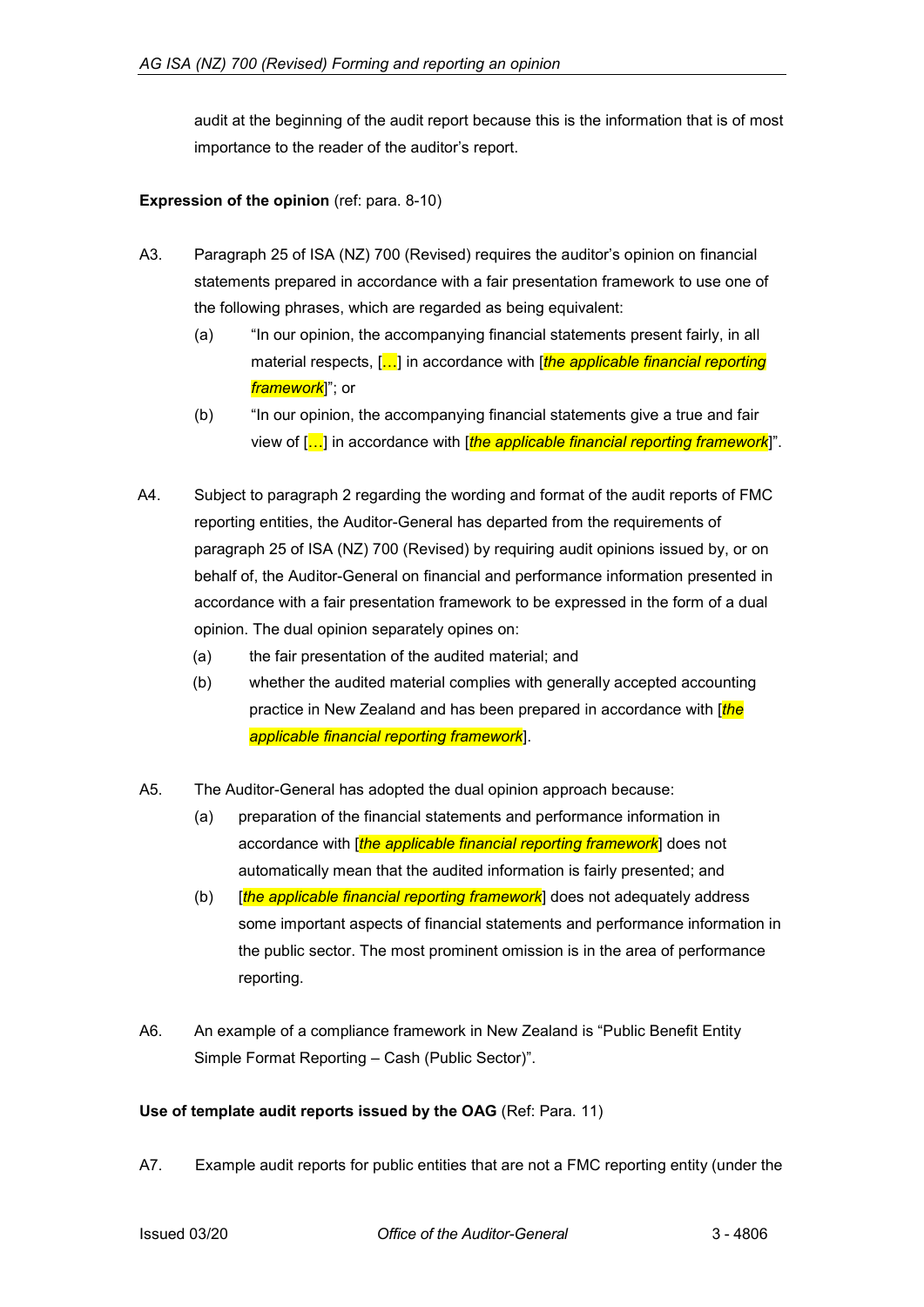Financial Markets Conduct Act 2013) are provided in this statement, in AG ISA (NZ) 705 (Revised), in AG ISA (NZ) 706 (Revised), on the Auditor's Homepage, and in other directions issued by the OAG from time to time.

### <span id="page-7-0"></span>**Dating of audit reports** (ref: para. 13)

A8. The financial and performance information on which the Appointed Auditor has issued the audit report may be included in a subsequently published annual report. Sometimes, the annual report will be formally approved after the date on which the financial and performance information was approved. The date of the audit report does not normally need to be changed solely because the date that the annual report was approved is after the date that the financial and performance information was approved.

# <span id="page-7-1"></span>**Independence and the disclosure of relationships with, or interests in, the public entity in the audit report** (ref: para. 14)

A9. Subject to paragraph 2 regarding the wording and format of the audit reports of FMC reporting entities, where the ASP does not have a relationship with, or interests in, the entity (other than as auditor) the audit report should include a disclosure in the Independence section that states:

*"We are independent of the [entity type] in accordance with the independence requirements of the Auditor-General's Auditing Standards, which incorporate the independence requirements of Professional and Ethical Standard 1:* International Code of Ethics for Assurance Practitioners *issued by the New Zealand Auditing and Assurance Standards Board.*

*"Other than the audit, we have no relationship with, or interests in, the [entity type]."*

# <span id="page-7-2"></span>**Translation of audit reports**

### *Translation of audit reports into te reo Māori* (ref: para. 17)

A13. The Māori Language Act 1987 established te reo Māori as an official language of New Zealand. Although the Māori Language Act 1987 enhances and promotes the use of te reo Māori, it does not require documents and reports to be written in te reo Māori. If the annual report is in te reo Māori, it is desirable for the audit report to also be written in te reo Māori.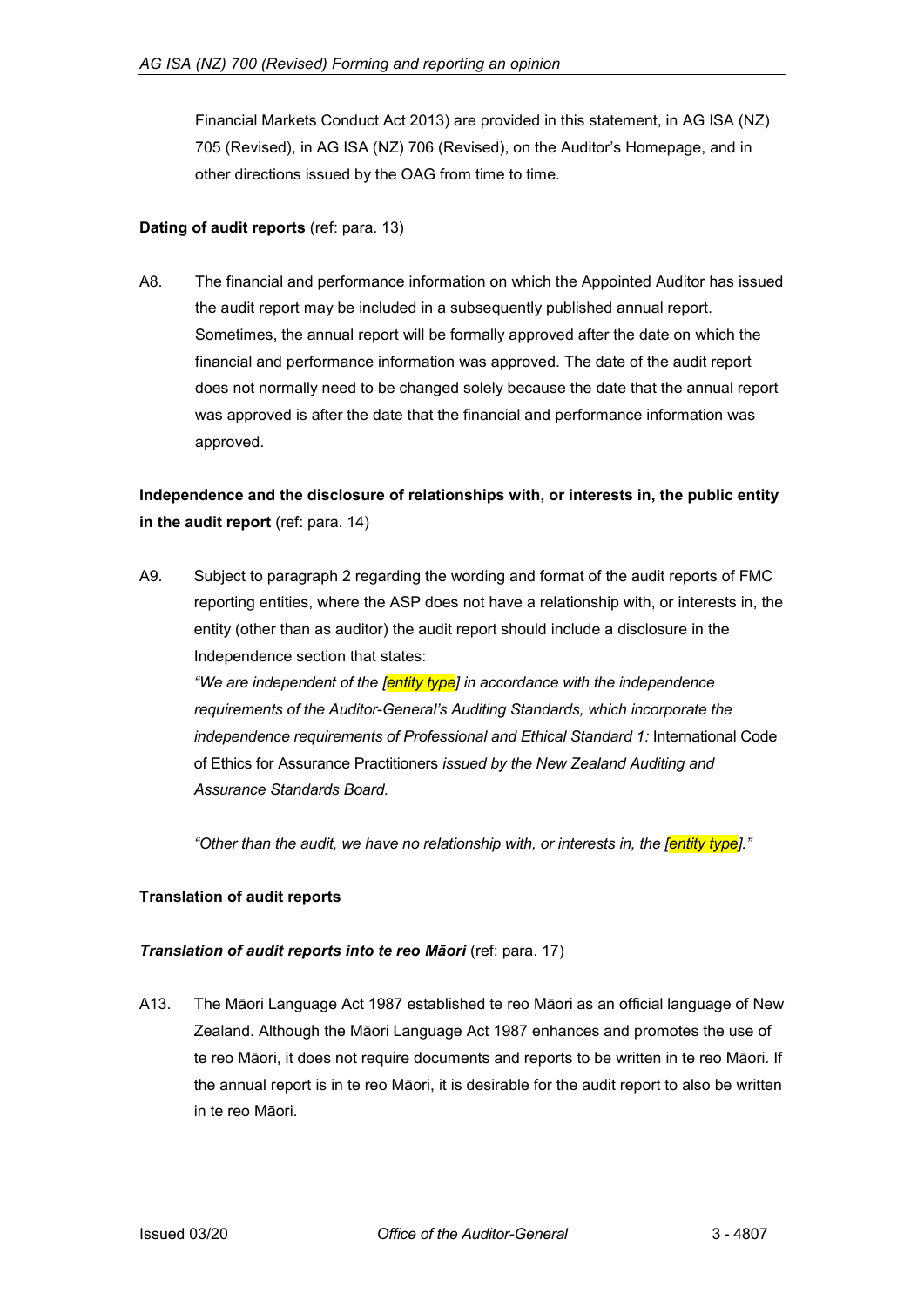- A14. Some public entities may request the audit report to be issued in te reo Māori. Translaton of an audit report into te reo Māori can be provided by the OAG on request.
- <span id="page-8-0"></span>A15. The Auditor-General provides practical support where an entity requires an audit report in te reo Māori. Te reo Māori translations of standard unqualified audit reports are included in some sections of the Auditors' Homepage. Where a standard audit report in te reo Māori is not provided by the OAG or the wording is "non-standard" (that is, it includes additional wording such as an emphasis of matter paragraph or an other matter paragraph or is modified), the Audit Quality Group will arrange for the te reo Māori translation to be completed and will meet the costs of the translation.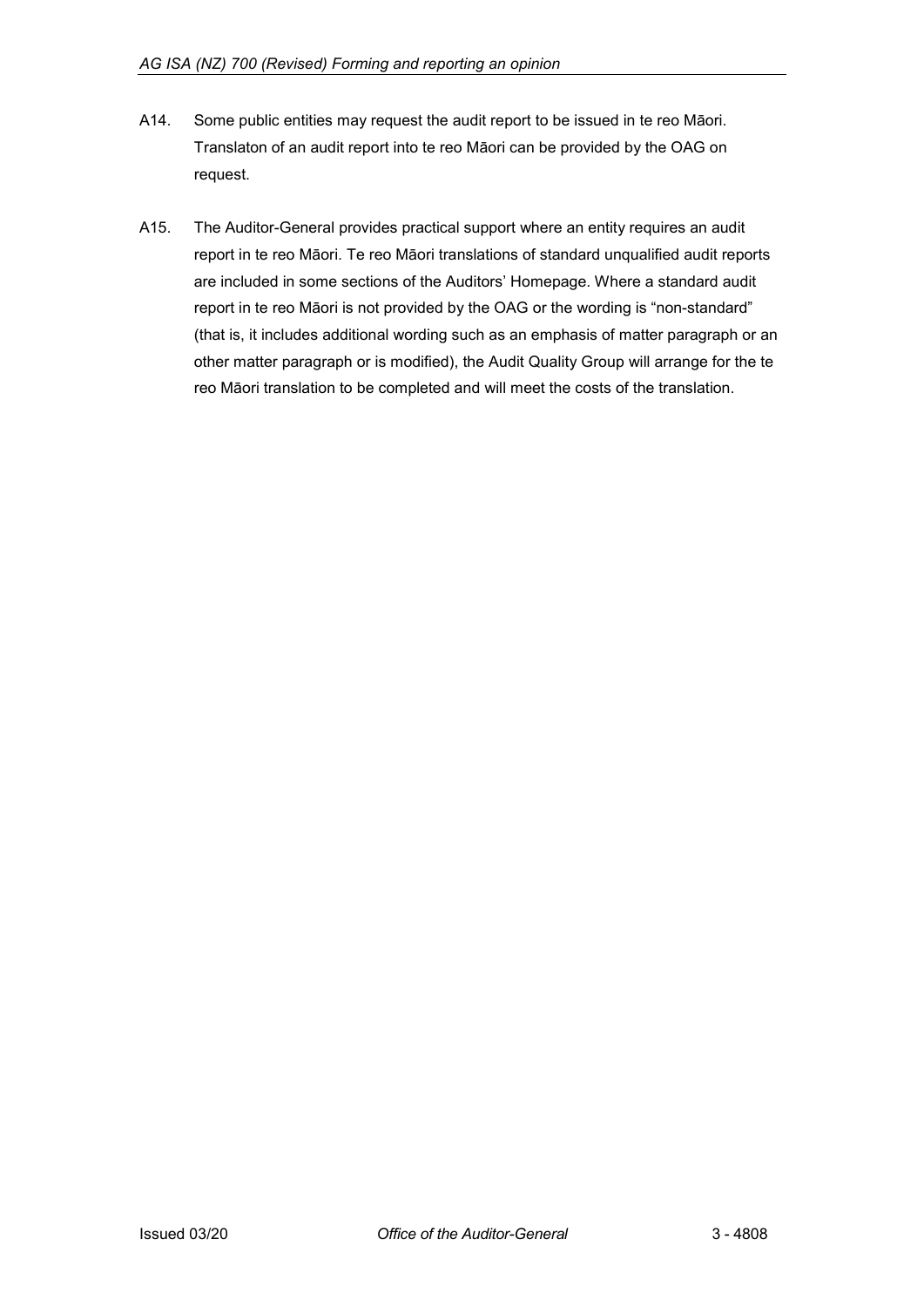# **Appendix 1 – The Auditor-General's Opinions Review Committee**

The objectives of the Auditor-General's ORC are to:

- manage audit risk;
- provide assurance as to the consistency of non-standard audit reports; and
- ensure a consistent approach to major accounting and auditing policy issues.

#### **Membership of the ORC**

The ORC comprises the following members:

- the Assistant Auditor-General Audit Quality as Chair;
- the Auditor-General:
- the relevant Sector Manager; and
- the Assistant Auditor-General Legal, Policy and Inquiries.

A designated representative can be substituted for any of the above members.

The ORC will be convened as and when required by the Assistant Auditor-General – Audit Quality. The Appointed Auditor may be asked to attend or be available.

A quorum comprises the Assistant Auditor-General – Audit Quality, the Auditor-General, the Assistant Auditor-General – Legal, Policy and Inquiries, and the relevant Sector Manager.

### **Appointed Auditor procedures**

It is preferable that issues be referred to the ORC as early as possible. This may be before the financial and performance information is prepared for audit – for example, an issue may become apparent at the planning stage.

If the Appointed Auditor is uncertain as to whether or not a matter should be referred to the ORC, the Appointed Auditor should approach the Audit Quality Group for advice.

The following information shall be submitted by the Appointed Auditor to the ORC at least seven working days before a decision is required:

- ORC checklist (see the end of this Appendix). Until all items required by the ORC are received by the Audit Quality Group, the submission will not be considered.
- **A copy of the financial and performance information for annual audit that has been audited (or is required to be audited)**. If the financial and performance information for annual audit is not available, the latest available information should be provided to enable the issue to be considered in perspective.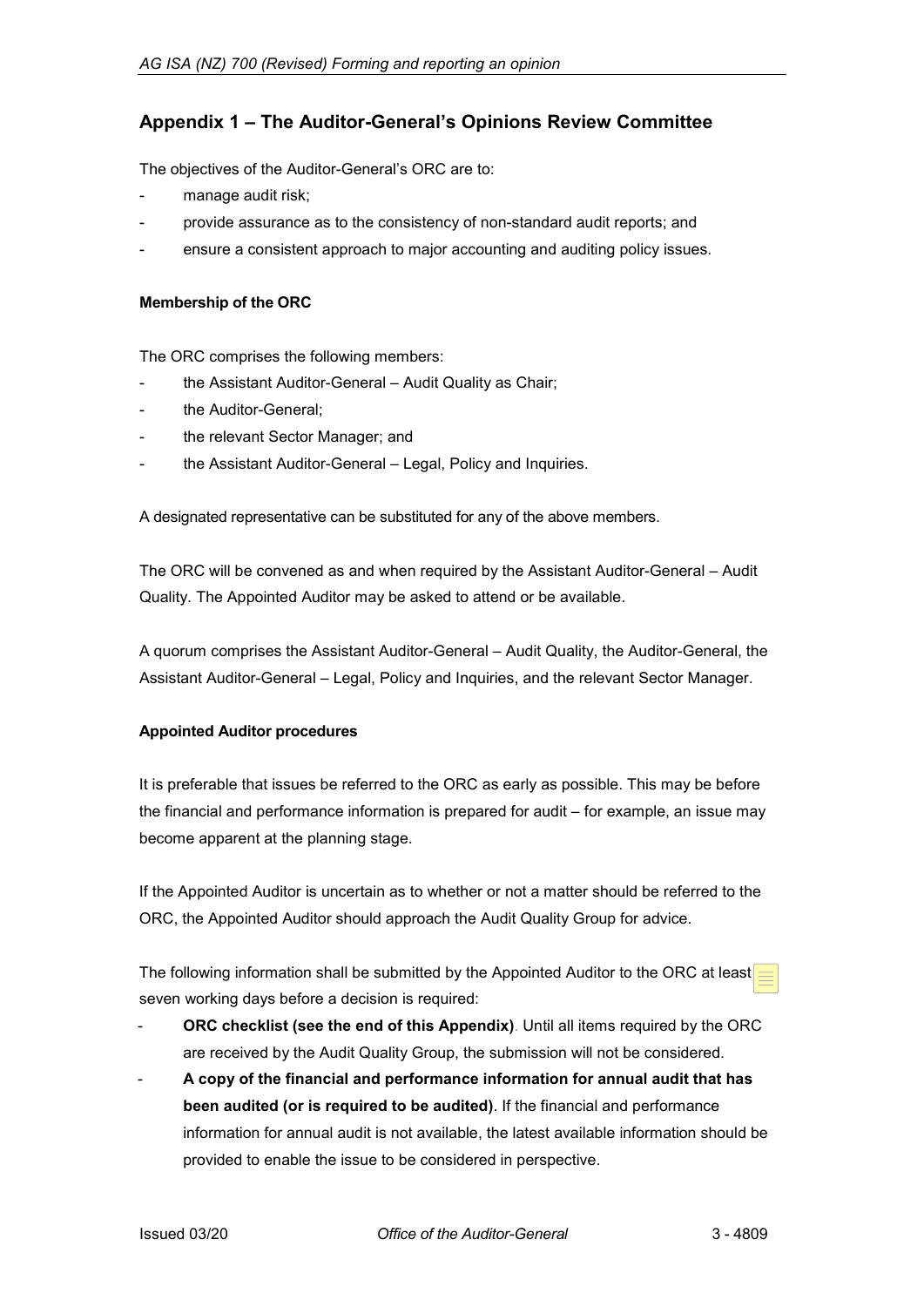- **Outline of the issue(s) that may require a non-standard audit report**. If there is more than one issue, each issue should be addressed separately, including the background, audit concerns, and the effect on the financial and performance information.
- **Technical support for the Appointed Auditor's opinion**. Technical support includes financial reporting and auditing standards, other guidance issued by relevant statutory and professional bodies, direction and advice from the OAG, legislation, and any other relevant technical guidance as appropriate.
- **The entity's view on the issue(s)**. The issue(s) and the potential effect on the audit report shall be discussed, where appropriate, with the entity (at no lower than chief executive level), and its position shall be clearly documented. If the entity disagrees with the Appointed Auditor's opinion, the rationale and any technical support for the entity's view shall be provided. The onus is on the entity to produce whatever technical support it believes is necessary to justify its position. This support may range from seeking an opinion from its own advisors to the Appointed Auditor simply recording (and considering the reasonableness of) the entity's rationale. The Auditor-General does not require the entity to obtain and pay for technical advice to support its position.
- **A copy of the recommended audit report**.

If the Appointed Auditor has seriously considered the validity of the going concern assumption, the following information (in addition to the information specified above) shall be provided in the Appointed Auditor's submission to the ORC:

- consideration of the requirements of AG ISA (NZ) 570 (Revised);
- a budget for the next year;
- year-to-date financial and performance information;
- analysis of the entity's working capital position and its ability to meet its obligations as they fall due (this will normally include projected cash flow information); and
- any other information relevant to the assessment of the going concern assumption (for example, in the case of schools, historical and projected roll information).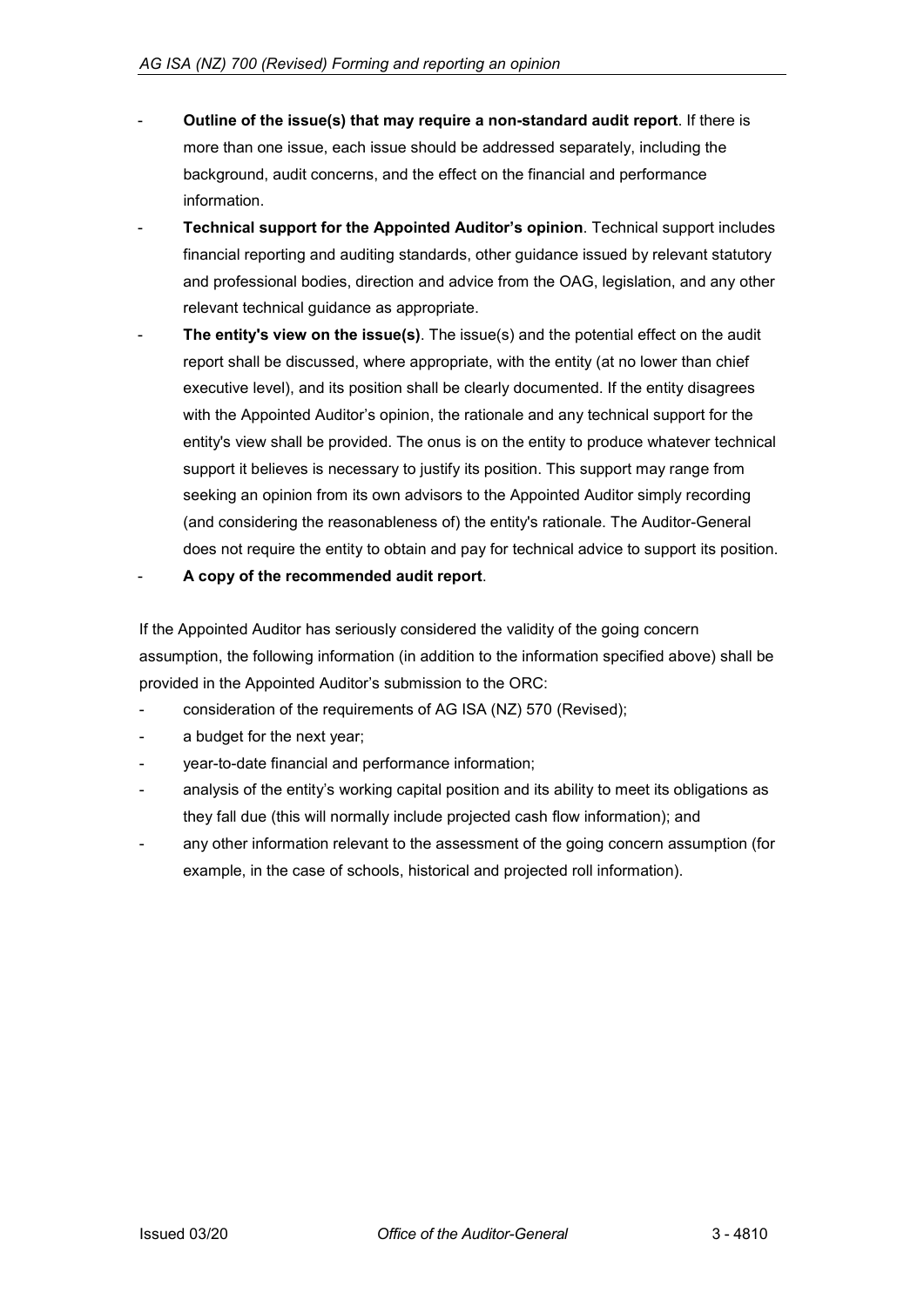### **Procedures within the OAG**

The ORC submission shall be referred to a member of the Audit Quality Group, who will be responsible for checking for precedents, researching the technical issues, and preparing a "technical report" for the ORC.

The ORC shall meet, discuss the submission and technical report, and reach and document a consensus of opinion. This will usually be done within seven working days of having received the complete ORC submission. If a consensus is not reached, then the Auditor-General shall decide.

The ORC may, in addition to determining the wording of the audit report, decide to carry out any one or any combination of the following:

- request the Appointed Auditor to include a comment in the management letter;
- raise the issue in a letter from the Sector Manager or Auditor-General to the governing body;
- inform any Responsible Minister, Ministry, or department of the issue;
- inform any other body (for example, a regulator) as appropriate; and
- report to Parliament.

The above list is not definitive. It indicates the types of action beyond the audit report that the ORC may take in relation to audit findings. Other action shall only be taken after consultation with the Appointed Auditor.

#### **Notification of decisions to the Appointed Auditor**

The Appointed Auditor will usually be advised in writing of the ORC's decision. If the ORC's decision differs from the Appointed Auditor's recommendation, an explanation and reasons will be given.

If an issue is of wider application, a general policy directive may be provided to the Appointed Auditor and other parties.

Where the Appointed Auditor disagrees with the decision made by the ORC and is unwilling to sign the audit report, the Appointed Auditor shall advise the Audit Quality Group. The report shall then be signed by the Auditor-General or a designated representative. This situation is highly unusual, and every effort will be made to reconcile the positions of the Appointed Auditor and the ORC before such action is taken.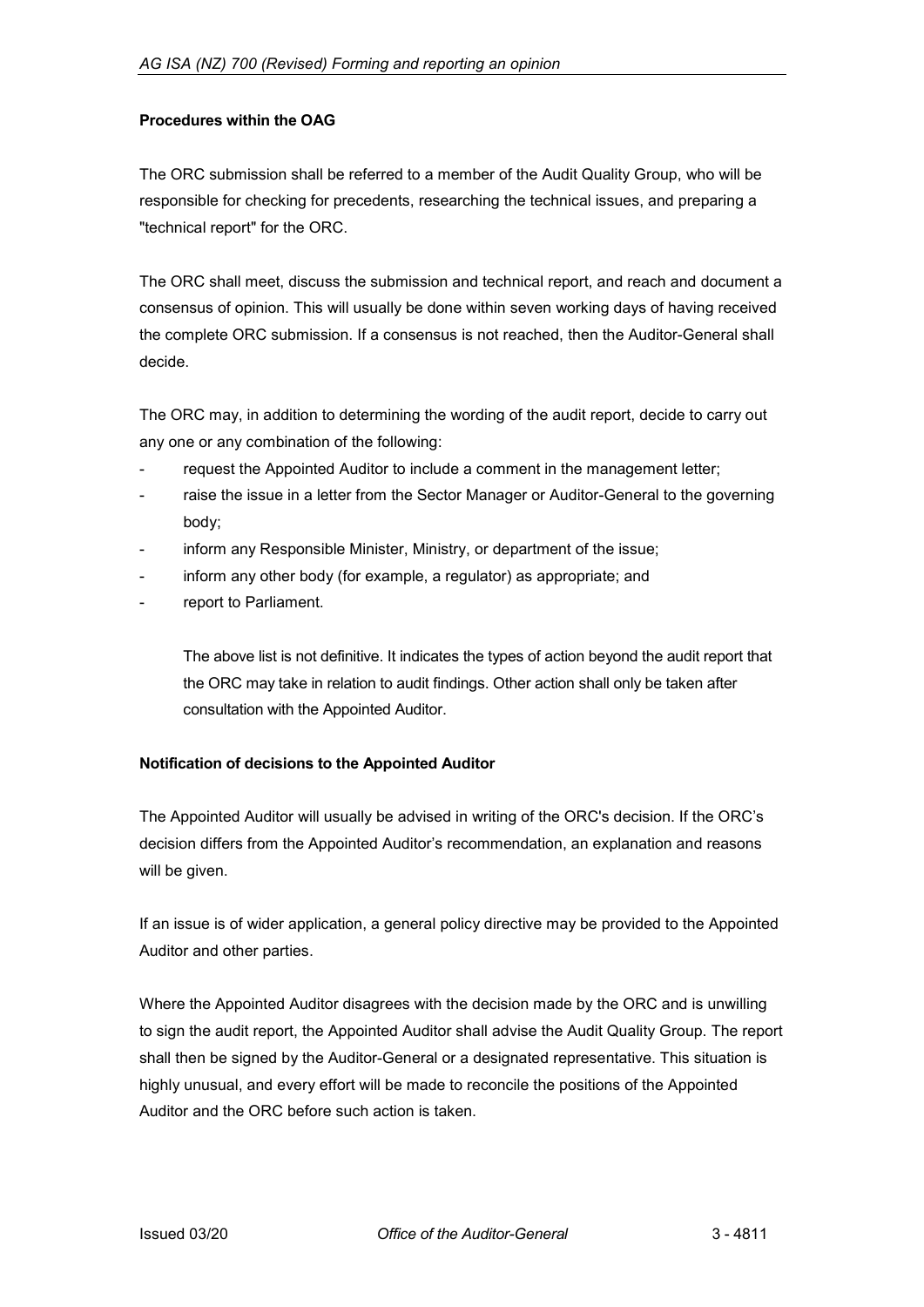The Auditor-General accepts full responsibility for any implications that may arise on those matters reflected in audit reports signed by the Auditor-General (or a designated representative) that depart from the audit report recommended by the Appointed Auditor.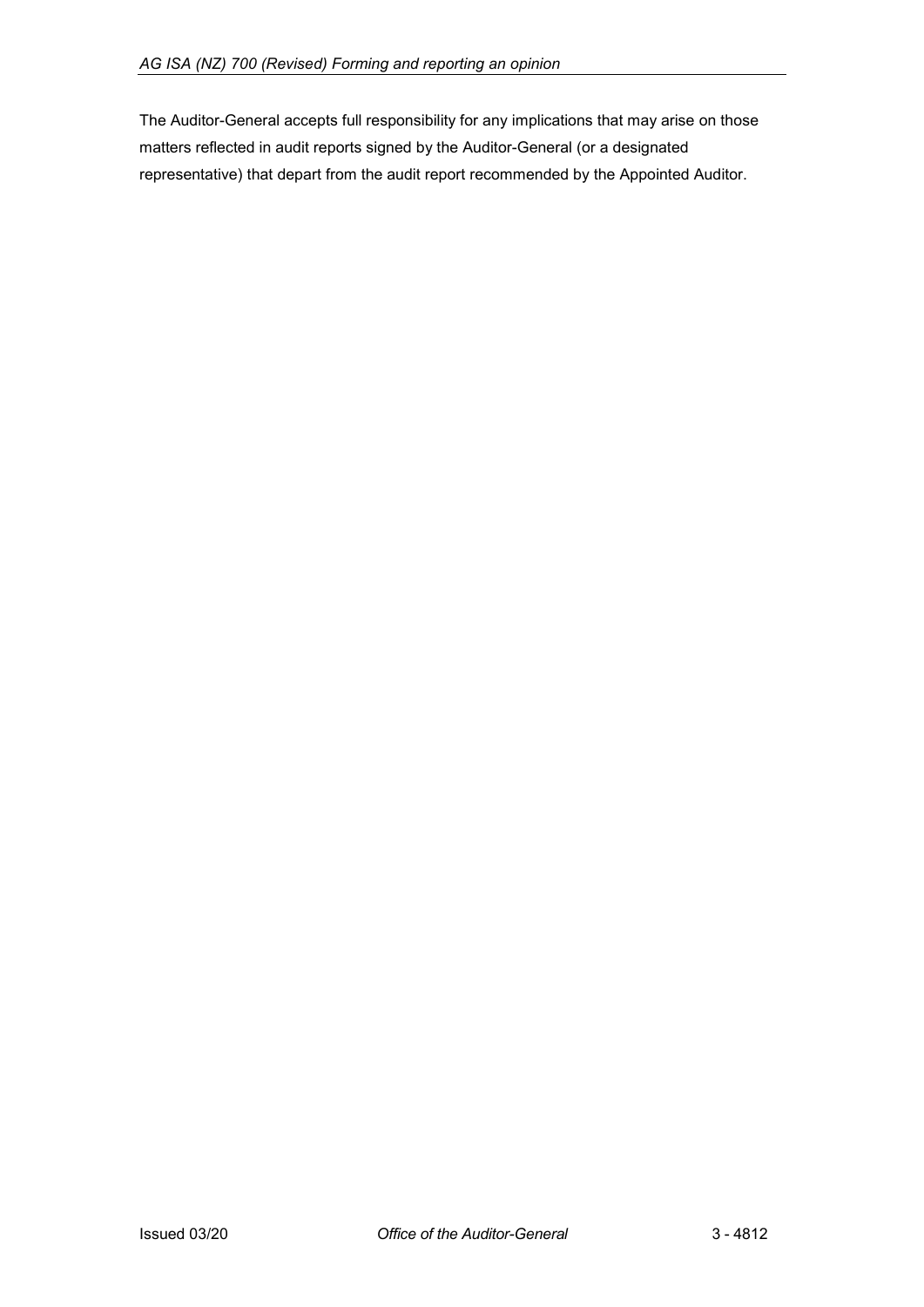| Public entity name |  |  |
|--------------------|--|--|
| Balance date       |  |  |
|                    |  |  |

| Information included in submission to ORC                                         | <b>Included</b> |                 |
|-----------------------------------------------------------------------------------|-----------------|-----------------|
| For all submissions to the ORC                                                    |                 |                 |
| Copy of financial and performance information (including accounting policies      | Yes $\Box$      | No <sub>1</sub> |
| and notes).                                                                       |                 |                 |
| Outline of the issue(s).                                                          | Yes $\Box$      | No <sub>1</sub> |
| Reference to technical support (that is, the appropriate financial reporting and  | Yes $\Box$      | No <sub>1</sub> |
| auditing standards).                                                              |                 |                 |
| View of the entity on the issue and the proposed audit report.                    | Yes $\Box$      | No <sub>1</sub> |
| Copy of the recommended audit report.                                             | Yes $\square$   | No <sub>1</sub> |
| For submissions with issues of going concern                                      |                 |                 |
| A budget for the next year.                                                       | Yes $\Box$      | No <sub>1</sub> |
| Year-to-date financial and performance information.                               |                 | No <sub>1</sub> |
| Analysis of working capital position and ability to meet obligations as they fall |                 | No <sub>1</sub> |
| due. (This should include projected cash flow information.)                       |                 |                 |
| Any other relevant details (for example, in the case of schools, historical and   | Yes $\Box$      | No <sub>1</sub> |
| projected roll information).                                                      |                 |                 |
|                                                                                   |                 |                 |
| Copy of the recommended audit report on summary financial and                     | Yes $\Box$      | No <sub>1</sub> |
| performance information?                                                          |                 |                 |
|                                                                                   |                 |                 |
| <b>Appointed Auditor</b>                                                          |                 |                 |
|                                                                                   |                 |                 |
| Date                                                                              |                 |                 |
|                                                                                   |                 |                 |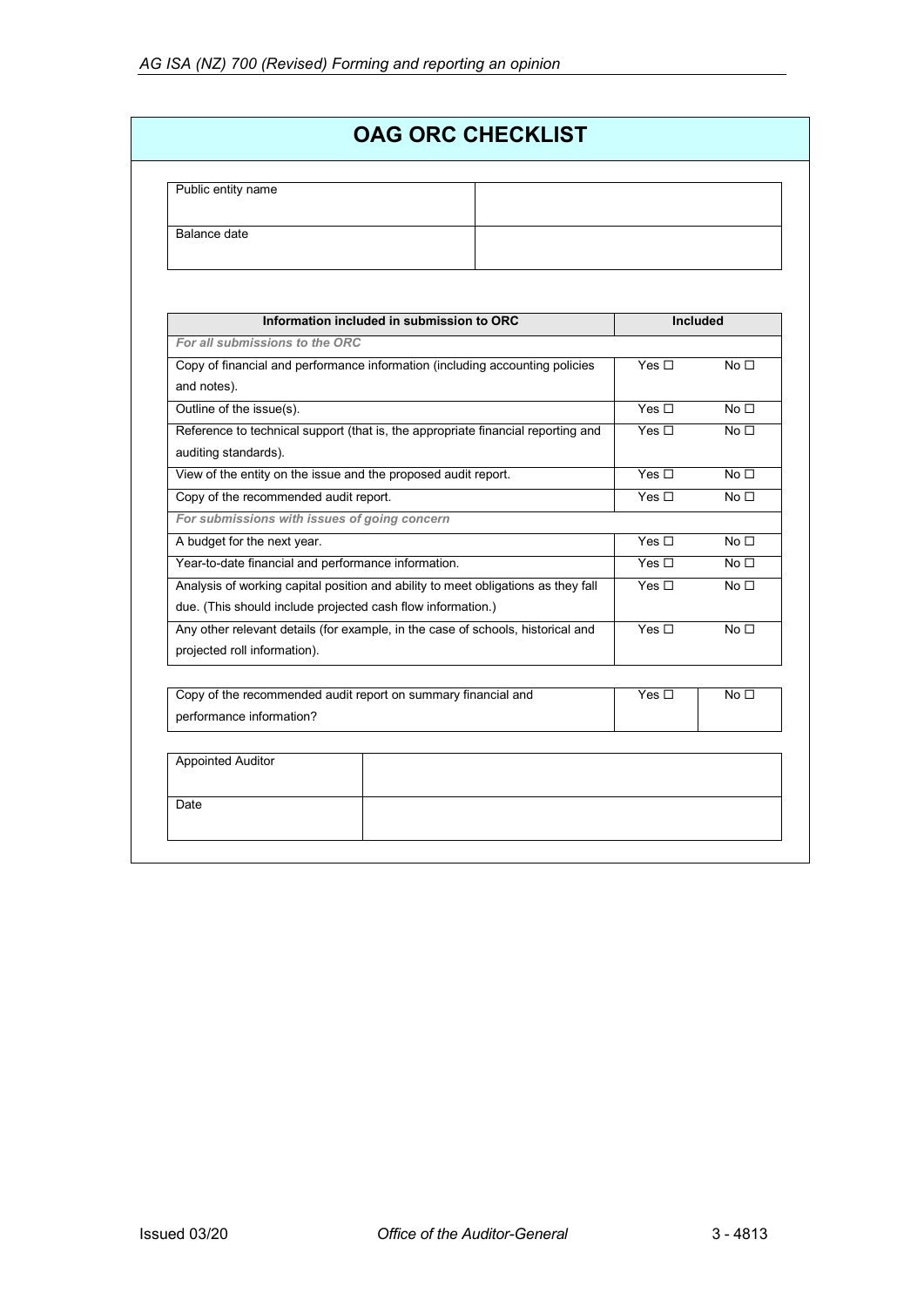# **Appendix 2 – Unmodified model audit report for a public entity applying a fair presentation framework**

The following audit report is for an entity that is not a FMC reporting entity (under the Financial Markets Conduct Act 2013) and that is required to report performance information in a statement of performance.

<span id="page-14-0"></span>

| Unmodified model audit report - Fair presentation framework                                                                                                                                                                                                                                                                                                               | ISA (NZ) 700 (Revised) requirements and corresponding OAG policies                                                                                                                                                                                                                                                                                                                                                                                                                                                                                                                                            |
|---------------------------------------------------------------------------------------------------------------------------------------------------------------------------------------------------------------------------------------------------------------------------------------------------------------------------------------------------------------------------|---------------------------------------------------------------------------------------------------------------------------------------------------------------------------------------------------------------------------------------------------------------------------------------------------------------------------------------------------------------------------------------------------------------------------------------------------------------------------------------------------------------------------------------------------------------------------------------------------------------|
| [Firm's letterhead]                                                                                                                                                                                                                                                                                                                                                       | The audit report shall be printed on the letterhead of the auditing firm.                                                                                                                                                                                                                                                                                                                                                                                                                                                                                                                                     |
| <b>INDEPENDENT AUDITOR'S REPORT</b>                                                                                                                                                                                                                                                                                                                                       | Paragraph 21 of ISA (NZ) 700 (Revised) requires that the auditor's report shall have a title that clearly<br>indicates that it is the report of an independent auditor.                                                                                                                                                                                                                                                                                                                                                                                                                                       |
| TO THE [READERS] OF<br><b>INAME OF ENTITY</b> I'S                                                                                                                                                                                                                                                                                                                         | Paragraph 22 of ISA (NZ) 700 (Revised) requires that the auditor's report shall be addressed, as<br>appropriate, based on the circumstances of the engagement.                                                                                                                                                                                                                                                                                                                                                                                                                                                |
|                                                                                                                                                                                                                                                                                                                                                                           | Unless an exemption has been specifically provided for by the OAG, all audit reports issued by the<br>Auditor-General shall be addressed to the "readers" because public entities are accountable to a wide<br>constituency and the Auditor-General has broad responsibilities to report to this constituency.<br>Individual exceptions may include situations where there is a minority private sector interest in the<br>entity. For example, where the entity is a joint venture and one of the partners is from the private<br>sector, then the audit report shall be addressed to the "joint venturers". |
|                                                                                                                                                                                                                                                                                                                                                                           | Where an audit report is addressed to a party other than to "the readers", the audit report will normally<br>include the following wording:                                                                                                                                                                                                                                                                                                                                                                                                                                                                   |
|                                                                                                                                                                                                                                                                                                                                                                           | TO THE [SHAREHOLDERS/JOINT VENTURERS/PARTNERS] OF [NAME OF ENTITY]                                                                                                                                                                                                                                                                                                                                                                                                                                                                                                                                            |
| <b>FINANCIAL STATEMENTS AND STATEMENT OF PERFORMANCE</b><br>FOR THE YEAR ENDED [DD MM 20XX]                                                                                                                                                                                                                                                                               | The terminology used to describe the accountability statements shall be the same as that used by the<br>public entity provided it appropriately describes the material that has been audited.                                                                                                                                                                                                                                                                                                                                                                                                                 |
|                                                                                                                                                                                                                                                                                                                                                                           | The balance date is normally determined by legislation or by the governing body within the constraints<br>of any legislation. The inclusion of the balance date or the reporting priod assists readers understand<br>the scope of the annual audit.                                                                                                                                                                                                                                                                                                                                                           |
| The Auditor-General is the auditor of <i>[name of entity]</i> (the <i>[entity type]</i> ). The Auditor-General<br>has appointed me, <i>[name of Appointed Auditor</i> ], using the staff and resources of <i>[name of</i><br>auditing firm, to carry out the audit of the financial statements and statement of performance of<br>the <b>[entity type]</b> on his behalf. | The Public Audit Act 2001 (section 32) deals with the appointment of auditors. The Auditor-General<br>may from time to time appoint $-$ in writing $-$ a suitable person or body to act as an auditor on the<br>Auditor-General's behalf.                                                                                                                                                                                                                                                                                                                                                                     |
| Opinion                                                                                                                                                                                                                                                                                                                                                                   | Paragraph 23 of ISA (NZ) 700 (Revised) requires that the auditor's report shall include the auditor's<br>opinion and shall have the heading "Opinion".                                                                                                                                                                                                                                                                                                                                                                                                                                                        |
| We have audited:                                                                                                                                                                                                                                                                                                                                                          | Paragraph 24 of ISA (NZ) 700 (Revised) requires that the Opinion section of the auditor's report                                                                                                                                                                                                                                                                                                                                                                                                                                                                                                              |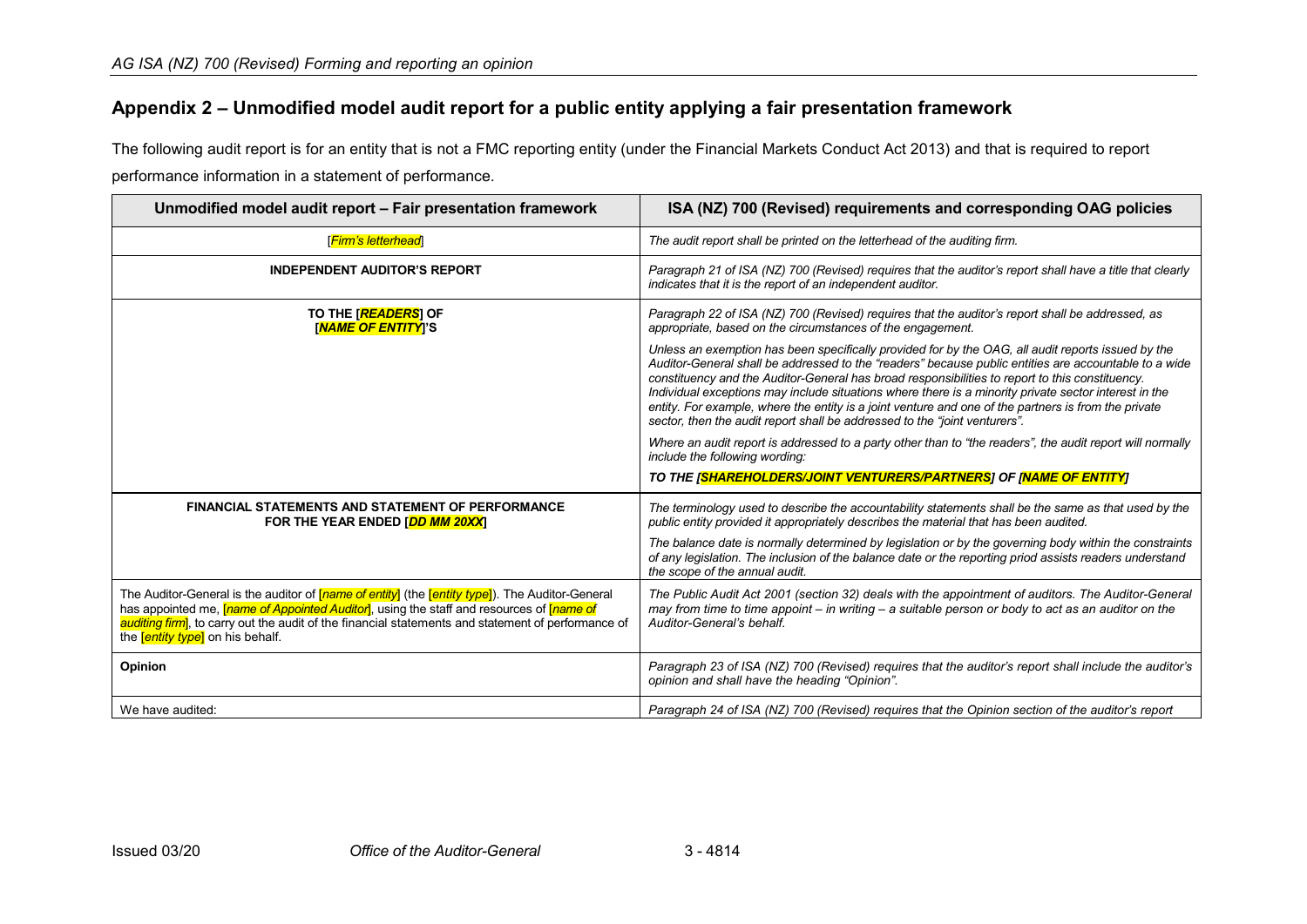# <span id="page-15-0"></span>*AG ISA (NZ) 700 (Revised) Forming and reporting an opinion*

| the financial statements of the $[$ <i>entity type</i> ] on pages $[]$ to $[]$ , that comprise <sup>3</sup> the<br>[statement of financial position] as at [DD MM 20XX], the [statement of comprehensive<br>income, statement of changes in equity, and statement of cash flows] for the year ended<br>on that date, and <i>[the notes to the financial statements that include accounting policies</i><br>and other explanatory information]; and<br>the statement of performance <sup>3</sup> of the $[$ <b>entity type</b> ] on pages $[]$ to $[]$ .                                                                             | shall also:<br>identify the entity whose financial statements have been audited;<br>- state that the financial statements have been audited:<br>identify the title of each statement that comprises the financial statements;<br>refer to the notes, including the summary of significant accounting policies; and<br>specify the date or period covered by each financial statement comprising the financial<br>statements.<br>For the reasons set out in paragraphs A1 and A2, the results of the audit of the performance<br>information are included in the Opinion section of the auditor's report.<br>Identification of audited information by page number will assist readers to identify the information to<br>which the audit report refers. |
|-------------------------------------------------------------------------------------------------------------------------------------------------------------------------------------------------------------------------------------------------------------------------------------------------------------------------------------------------------------------------------------------------------------------------------------------------------------------------------------------------------------------------------------------------------------------------------------------------------------------------------------|-------------------------------------------------------------------------------------------------------------------------------------------------------------------------------------------------------------------------------------------------------------------------------------------------------------------------------------------------------------------------------------------------------------------------------------------------------------------------------------------------------------------------------------------------------------------------------------------------------------------------------------------------------------------------------------------------------------------------------------------------------|
| In our opinion:<br>the financial statements of the <i>[entity type</i> ] on pages $\left[\ldots\right]$ to $\left[\ldots\right]$ :<br>present fairly, in all material respects:<br>its financial position as at [DD MM 20XX]; and<br>its financial performance and cash flows for the year then<br>ended; and<br>comply with generally accepted accounting practice in New Zealand in<br>accordance with [the applicable financial reporting framework]; and                                                                                                                                                                        | A "dual" opinion is included in audit reports issued by, or on behalf of, the Auditor-General. Refer to<br>paragraphs A3 to A5 of this Statement for the reasons for including the dual opinion.                                                                                                                                                                                                                                                                                                                                                                                                                                                                                                                                                      |
| the statement of performance of the <i>[entity type</i> ] on pages $\left[\dots\right]$ to $\left[\dots\right]$ :<br>presents fairly, in all material respects, the [entity type]'s performance<br>for the year ended [DD MM 20XX], including:<br>its performance achievements as compared with forecasts<br>included in the statement of performance expectations for the<br>financial year; and<br>its actual revenue and expenses as compared with the<br>forecasts included in the statement of performance<br>expectations for the financial year; and<br>complies with generally accepted accounting practice in New Zealand. | The audit opinion on the performance information shall be expressed using the same terms used to<br>express the opinion on the financial statements. The term "present fairly, in all material respects" is<br>used when expressing the opinions on both the financial statements and on the performance<br>information.                                                                                                                                                                                                                                                                                                                                                                                                                              |
| Our audit was completed on [date]. This is the date at which our opinion is expressed.                                                                                                                                                                                                                                                                                                                                                                                                                                                                                                                                              | In addition to paragraph 49 of ISA (NZ) 700 (Revised), the audit report shall not be dated before:<br>- the date on which the statement of responsibility or equivalent statement is signed; or<br>- the date of the written representation, as required by AG ISA (NZ) 580 and ISA (NZ) 580.                                                                                                                                                                                                                                                                                                                                                                                                                                                         |

<sup>3</sup> Ensure that the names that are used in the financial statements and performance information are replicated in the audit report.

j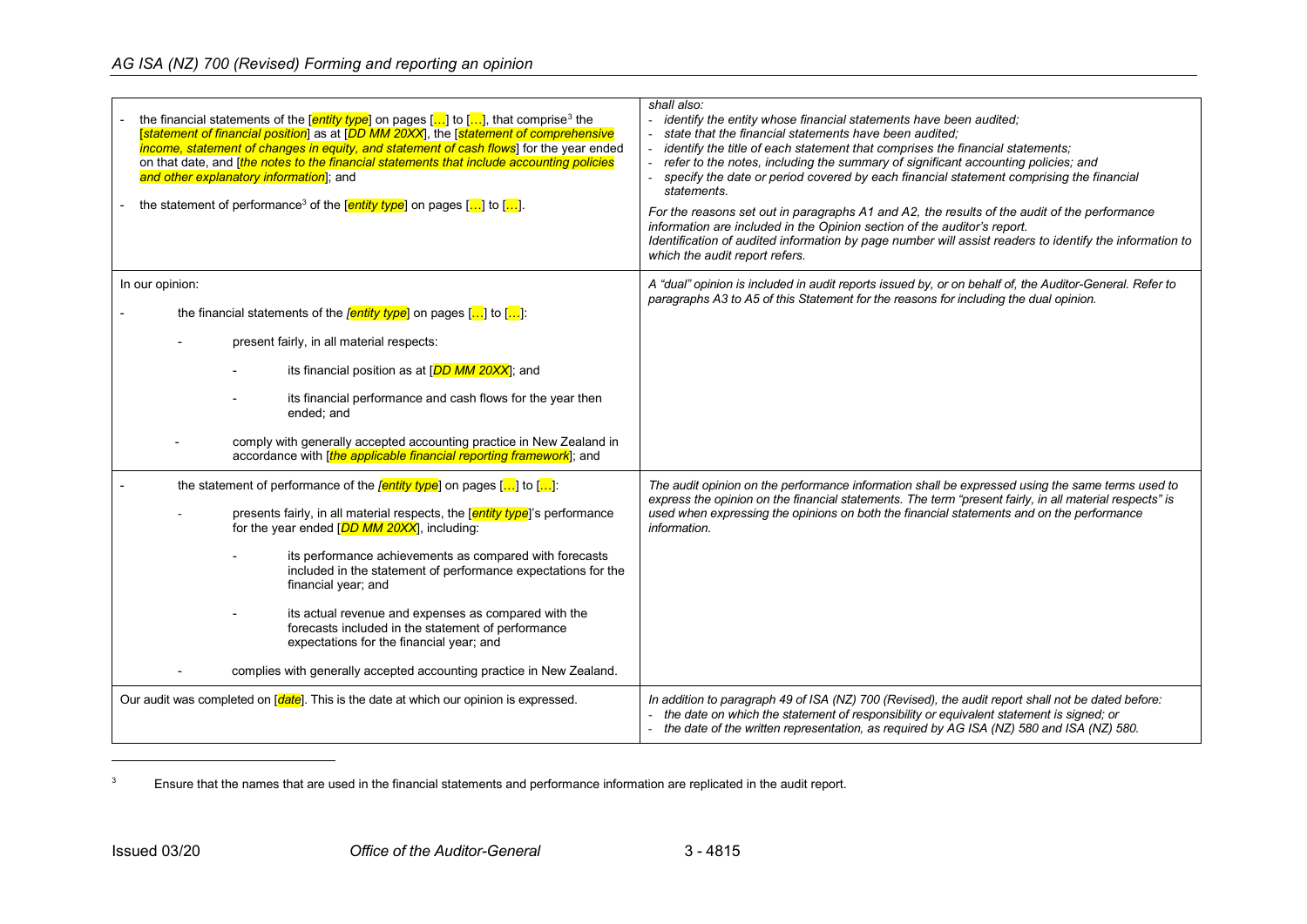|                                                                                                                                                                                                                                                                                                                                                                                                                                                                                                                                                                        | The Appointed Auditor, in normal circumstances, shall not sign and date the audit report until all other<br>information (other than the audited financial and performance information) that will be included in the<br>entity's annual report has been received and considered by the auditor in accordance with ISA (NZ)<br>720 (Revised).                                                                                                                                                                                                                                                                                                                                                                                         |
|------------------------------------------------------------------------------------------------------------------------------------------------------------------------------------------------------------------------------------------------------------------------------------------------------------------------------------------------------------------------------------------------------------------------------------------------------------------------------------------------------------------------------------------------------------------------|-------------------------------------------------------------------------------------------------------------------------------------------------------------------------------------------------------------------------------------------------------------------------------------------------------------------------------------------------------------------------------------------------------------------------------------------------------------------------------------------------------------------------------------------------------------------------------------------------------------------------------------------------------------------------------------------------------------------------------------|
| The basis for our opinion is explained below. In addition, we outline the responsibilities of the<br>[governing body] and our responsibilities relating to the financial statements and the statement<br>of performance, we comment on other information, and we explain our independence.                                                                                                                                                                                                                                                                             | Audit reports issued by, or on behalf of, the Auditor-General shall include a separate section under the<br>heading "Independence". This is a departure from paragraphs 28(c), NZ28(c), NZ28.1, and<br>NZ40(b)(1) of ISA (NZ) 700 (Revised) that require statements about the auditor's independence to be<br>included under the headings "Basis for Opinion" and "Auditor's Responsibilities for the Audit of the<br><b>Financial Statements".</b>                                                                                                                                                                                                                                                                                 |
|                                                                                                                                                                                                                                                                                                                                                                                                                                                                                                                                                                        | The Auditor-General is specifically required to act independently under section 9 of the Public Audit<br>Act 2001. The heightened expectation that the Auditor-General must act, and be seen to act,<br>independently, combined with the recognition that independence is fundamental to the Auditor-<br>General, has led the Auditor-General to raising the prominence of independence by including a<br>separate section under the heading "Independence".                                                                                                                                                                                                                                                                        |
| <b>Basis for opinion</b>                                                                                                                                                                                                                                                                                                                                                                                                                                                                                                                                               | The "Basis for opinion" section complies with the requirements of paragraph 28(a), (b), and (d) of ISA                                                                                                                                                                                                                                                                                                                                                                                                                                                                                                                                                                                                                              |
| We carried out our audit in accordance with the Auditor-General's Auditing Standards, which<br>incorporate the Professional and Ethical Standards and the International Standards on Auditing<br>(New Zealand) issued by the New Zealand Auditing and Assurance Standards Board. Our<br>responsibilities under those standards are further described in the Responsibilities of the auditor<br>section of our report.                                                                                                                                                  | (NZ) 700 (Revised). This section also complies with the requirement in paragraph 28(c) of ISA (NZ)<br>700 (Revised) for the auditor to state that they have fulfilled their other ethical responsibilities (in<br>addition to the independence requirements) under the relevant ethical requirements. Because<br>assertion of compliance with the auditor's independence requirements is made under the<br>"Independence" heading of the audit report, the requirement for the auditor to assert compliance with<br>their other ethical responsibilities is needed. This requirement is encompassed in the statement "We<br>have fulfilled our responsibilities in accordance with the Auditor-General's Auditing Standards", which |
| We have fulfilled our responsibilities in accordance with the Auditor-General's Auditing<br>Standards.                                                                                                                                                                                                                                                                                                                                                                                                                                                                 | encompasses the auditor's other ethical responsibilities.                                                                                                                                                                                                                                                                                                                                                                                                                                                                                                                                                                                                                                                                           |
| We believe that the audit evidence we have obtained is sufficient and appropriate to provide a<br>basis for our opinion.                                                                                                                                                                                                                                                                                                                                                                                                                                               | The required statements about independence under paragraphs 28(c), NZ28(c), and NZ28.1 have<br>been included under a separate Independence heading.                                                                                                                                                                                                                                                                                                                                                                                                                                                                                                                                                                                 |
| Responsibilities of the <i>governing body</i> ] for the financial statements and the statement<br>of performance                                                                                                                                                                                                                                                                                                                                                                                                                                                       | Paragraphs 33 to 36 of ISA (NZ) 700 (Revised) specify the matters to be included in the auditor's<br>report under the heading "Responsibilities of Those Charged with Governance for the Financial                                                                                                                                                                                                                                                                                                                                                                                                                                                                                                                                  |
| The <i>[governing body]</i> is responsible on behalf of the <i>[entity type]</i> for preparing financial<br>statements and a statement of performance that are fairly presented and that comply with<br>generally accepted accounting practice in New Zealand.                                                                                                                                                                                                                                                                                                         | Statements". The wording of this section of the model audit report complies with paragraphs 33 to 36<br>of ISA (NZ) 700 (Revised), having been amended for the public sector. Those amendments can<br>include a wider reference to the information that has been audited, such as performance information,<br>as well as references to the relevant legislation requiring the governing body to prepare the financial<br>statements. It is not necessary to make reference to specific sections within the relevant legislation.                                                                                                                                                                                                    |
| The <i>governing body</i> is responsible for such internal control as it determines is necessary to<br>enable it to prepare financial statements and a statement of performance that are free from<br>material misstatement, whether due to fraud or error.                                                                                                                                                                                                                                                                                                            |                                                                                                                                                                                                                                                                                                                                                                                                                                                                                                                                                                                                                                                                                                                                     |
| In preparing the financial statements and the statement of performance, the [governing body] is<br>responsible on behalf of the <i>entity type</i> for assessing the <i>entity type</i> <sup>'</sup> 's ability to continue as a<br>going concern. The <i>[governing body</i> ] is also responsible for disclosing, as applicable, matters<br>related to going concern and using the going concern basis of accounting, unless the<br>[governing body] intends to liquidate the [entity type] or to cease operations, or has no realistic<br>alternative but to do so. |                                                                                                                                                                                                                                                                                                                                                                                                                                                                                                                                                                                                                                                                                                                                     |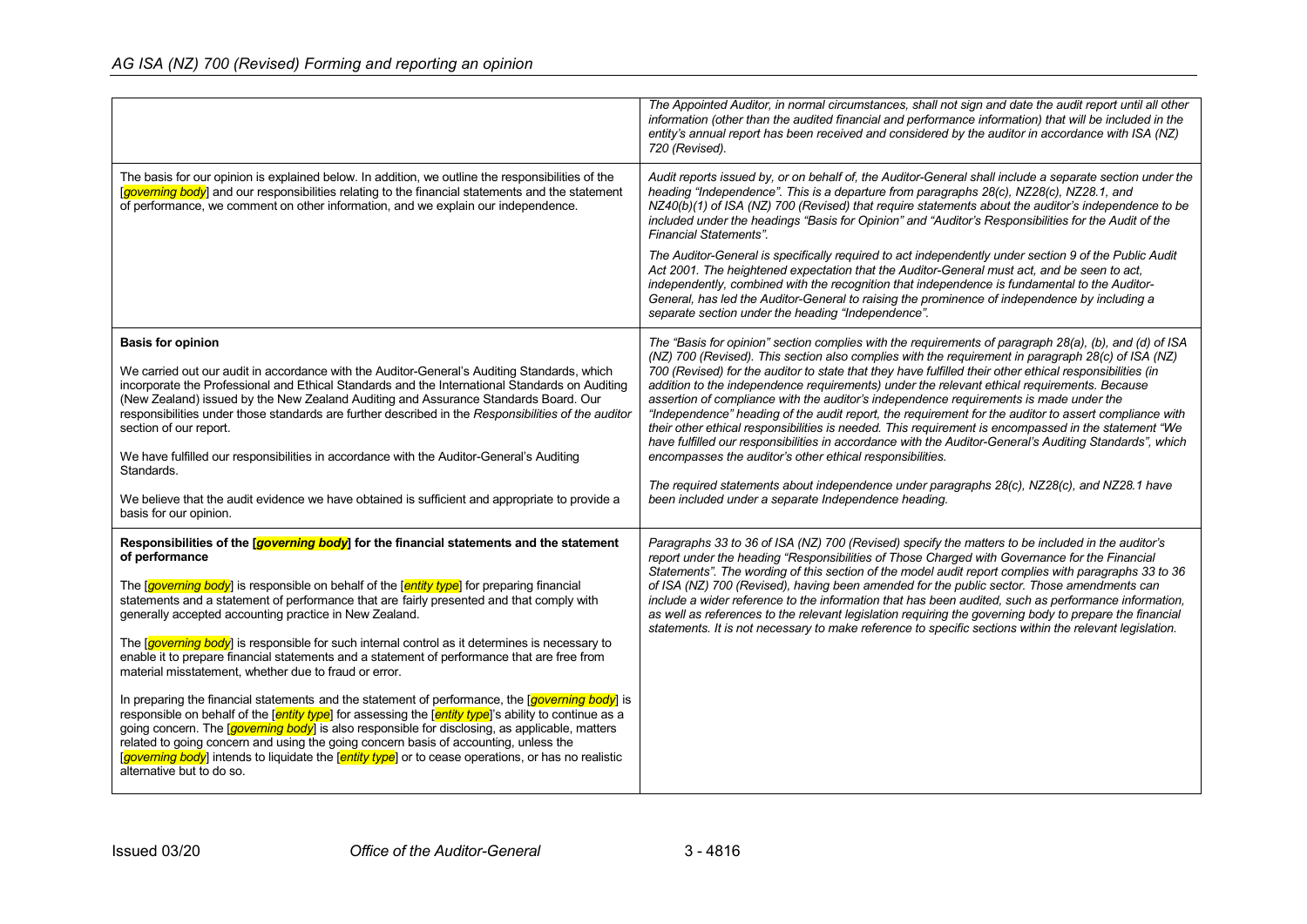| The <i>soverning body</i> <sup>1</sup> 's responsibilities arise from the <i>fname of relevant Act(s)</i> <sup>1</sup> .                                                                                                                                                                                                                                                                                                                                                                                                                                                              |                                                                                                                                                                                                                                                                                                                                                                                                                                                                                                                                                                                                                      |
|---------------------------------------------------------------------------------------------------------------------------------------------------------------------------------------------------------------------------------------------------------------------------------------------------------------------------------------------------------------------------------------------------------------------------------------------------------------------------------------------------------------------------------------------------------------------------------------|----------------------------------------------------------------------------------------------------------------------------------------------------------------------------------------------------------------------------------------------------------------------------------------------------------------------------------------------------------------------------------------------------------------------------------------------------------------------------------------------------------------------------------------------------------------------------------------------------------------------|
| Responsibilities of the auditor for the audit of the financial statements and the statement<br>of performance                                                                                                                                                                                                                                                                                                                                                                                                                                                                         | Paragraphs 37 to 42 of ISA (NZ) 700 (Revised) specify the content requirements of the section of the<br>auditor's report with the heading "Auditor's Responsibilities for the Audit of the Financial Statements".                                                                                                                                                                                                                                                                                                                                                                                                    |
| Our objectives are to obtain reasonable assurance about whether the financial statements and<br>the statement of performance, as a whole, are free from material misstatement, whether due to<br>fraud or error, and to issue an auditor's report that includes our opinion.                                                                                                                                                                                                                                                                                                          | Paragraph 38(a) of ISA (NZ) 700 (Revised) requires the auditor's report to state that the objectives of<br>the auditor are to obtain reasonable assurance about whether the financial statements, as a whole,<br>are free from material misstatement, whether due to fraud or error, and to issue an auditor's report<br>that includes the auditor's opinion.                                                                                                                                                                                                                                                        |
| Reasonable assurance is a high level of assurance, but is not a guarantee that an audit carried<br>out in accordance with the Auditor-General's Auditing Standards will always detect a material<br>misstatement when it exists. Misstatements are differences or omissions of amounts or<br>disclosures, and can arise from fraud or error. Misstatements are considered material if,<br>individually or in the aggregate, they could reasonably be expected to influence the decisions of                                                                                           | Paragraph 38(b) of ISA (NZ) 700 (Revised) requires the auditor's report to state that reasonable<br>assurance is a high level of assurance, but is not a quarantee that an audit conducted in accordance<br>with ISAs (NZ) will always detect a material misstatement when it exists. All audit reports issued by,<br>or on behalf of, the Auditor-General include a statement that describes what is meant by the term<br>"misstatement".                                                                                                                                                                           |
| readers taken on the basis of these financial statements and statement of performance.                                                                                                                                                                                                                                                                                                                                                                                                                                                                                                | Paragraph 38(c) of ISA (NZ) 700 (Revised) requires the auditor's report to state that misstatements<br>can arise from fraud or error and are considered material if, individually or in the aggregate, they could<br>reasonably be expected to influence the economic decisions of users taken on the basis of these<br>financial statements. Because the audit report is addressed to readers, decisions will not be limited to<br>"economic decision", hence the change to refer to "decisions of readers".                                                                                                        |
| For the budget information reported in the financial statements and the statement of<br>performance, our procedures were limited to checking that the information agreed to the<br>[entity type]'s [statement of performance expectations].                                                                                                                                                                                                                                                                                                                                           | Public entities are often required to include "budget information" for the period subject to audit in their<br>financial statements and performance information. The purpose of the statement in the audit report is<br>to clarify the extent of work carried out on budget information.                                                                                                                                                                                                                                                                                                                             |
| We did not evaluate the security and controls over the electronic publication of the financial<br>statements and the statement of performance.                                                                                                                                                                                                                                                                                                                                                                                                                                        | All audit reports issued by, or on behalf of, the Auditor-General include a statement that the auditor is<br>not responsible for evaluating the security and controls over the electronic publication of the audited<br>information. The primary reason for this statement is that audited information is often published by<br>public entities in electronic form and may also be included on one or more websites.                                                                                                                                                                                                 |
| As part of an audit in accordance with the Auditor-General's Auditing Standards, we exercise<br>professional judgement and maintain professional scepticism throughout the audit. Also:                                                                                                                                                                                                                                                                                                                                                                                               | Paragraph 39(a) of ISA (NZ) 700 (Revised) requires the auditor's report to state that, as part of an<br>audit in accordance with the ISAs (NZ), the auditor exercises professional judgement and maintains<br>professional scepticism throughout the audit.                                                                                                                                                                                                                                                                                                                                                          |
| We identify and assess the risks of material misstatement of the financial statements<br>and the statement of performance, whether due to fraud or error, design and perform<br>audit procedures responsive to those risks, and obtain audit evidence that is sufficient<br>and appropriate to provide a basis for our opinion. The risk of not detecting a material<br>misstatement resulting from fraud is higher than for one resulting from error, as fraud<br>may involve collusion, forgery, intentional omissions, misrepresentations, or the<br>override of internal control. | Paragraph 39(b)(i) of ISA (NZ) 700 (Revised) requires the auditor's report to describe the auditor's<br>responsibility to identify and assess the risks of material misstatement, design and perform audit<br>procedures responsive to those risks, and obtain audit evidence that is sufficient and appropriate to<br>provide a basis for the auditor's opinion. The risk of not detecting a material misstatement resulting<br>from fraud is higher than for one resulting from error, as fraud may involve collusion, forgery,<br>intentional omissions, misrepresentations, or the override of internal control. |
| We obtain an understanding of internal control relevant to the audit in order to design<br>audit procedures that are appropriate in the circumstances, but not for the purpose of<br>expressing an opinion on the effectiveness of the [entity type]'s internal control.                                                                                                                                                                                                                                                                                                              | Paragraph 39(b)(ii) of ISA (NZ) 700 (Revised) requires the auditor's report to describe the auditor's<br>responsibility to obtain an understanding of internal control relevant to the audit in order to design<br>audit procedures that are appropriate in the circumstances, but not for the purpose of expressing an<br>opinion on the effectiveness of the entity's internal control.                                                                                                                                                                                                                            |
| We evaluate the appropriateness of accounting policies used and the reasonableness<br>of accounting estimates and related disclosures made by the [governing body].                                                                                                                                                                                                                                                                                                                                                                                                                   | Paragraph 39(b)(iii) of ISA (NZ) 700 (Revised) requires the auditor's report to describe the auditor's<br>responsibility to evaluate the appropriateness of accounting policies used and the reasonableness of<br>accounting estimates and related disclosures made by management.                                                                                                                                                                                                                                                                                                                                   |
| We evaluate the appropriateness of the reported performance information within the                                                                                                                                                                                                                                                                                                                                                                                                                                                                                                    | Audit reports issued by, or on behalf of, the Auditor-General that express an opinion on performance                                                                                                                                                                                                                                                                                                                                                                                                                                                                                                                 |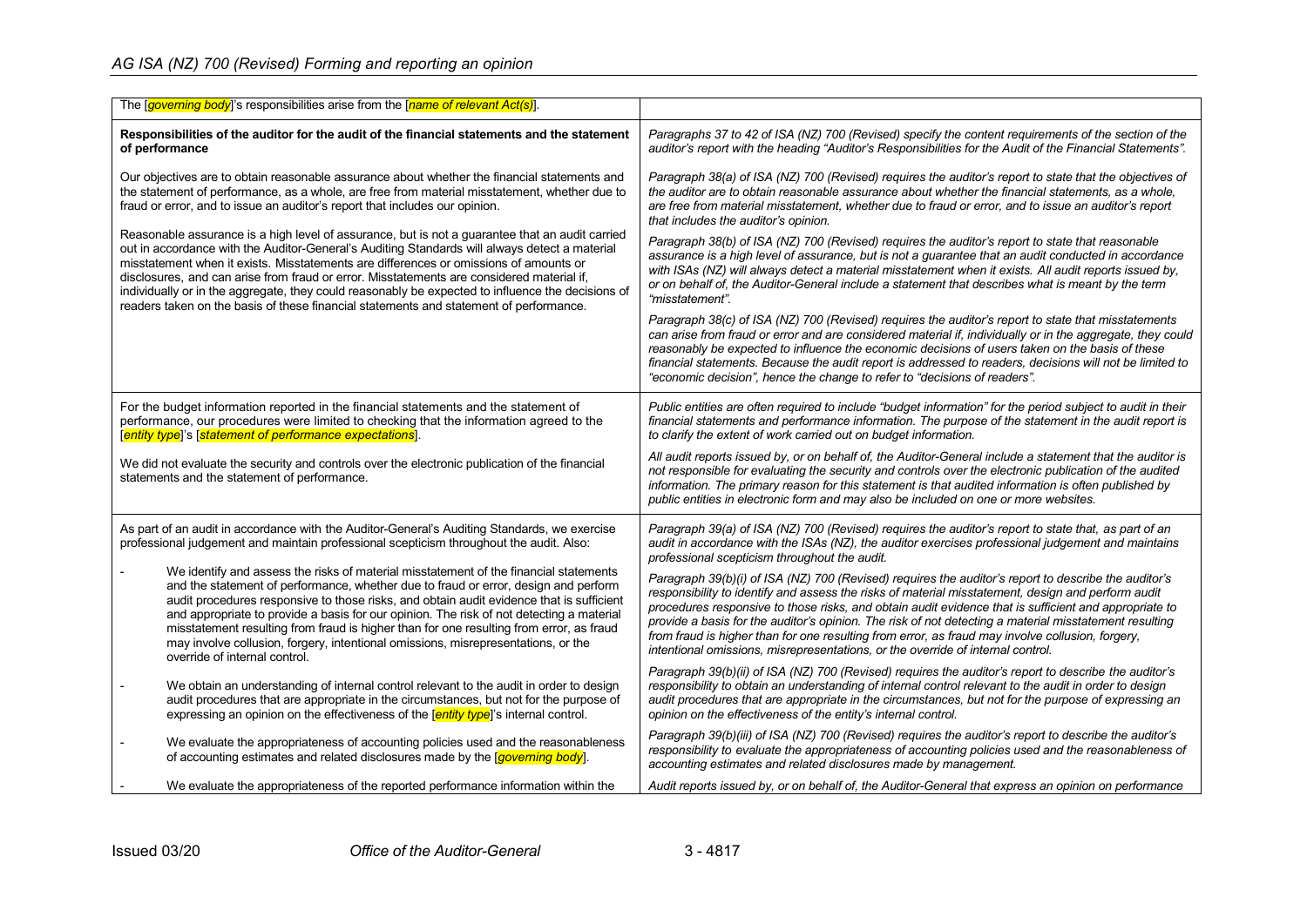| [entity type]'s framework for reporting its performance;                                                                                                                                                                                                                                                                                                                                                                                                                                                                                                                                                                                                                                                                                                                                                                                                                                                                                                                                                                                                                                                                                                                                                                                                                                                                                                                                                                                                                                                                                                                                                                                                                            | information describe that the auditor evaluates the appropriateness of the reported performance<br>information within the entity's framework for reporting its performance.                                                                                                                                                                                                                                                                                                                                                                                                                                                                                                                                                                                                                                                                                                                                                                                                                                                                                                                                                                              |
|-------------------------------------------------------------------------------------------------------------------------------------------------------------------------------------------------------------------------------------------------------------------------------------------------------------------------------------------------------------------------------------------------------------------------------------------------------------------------------------------------------------------------------------------------------------------------------------------------------------------------------------------------------------------------------------------------------------------------------------------------------------------------------------------------------------------------------------------------------------------------------------------------------------------------------------------------------------------------------------------------------------------------------------------------------------------------------------------------------------------------------------------------------------------------------------------------------------------------------------------------------------------------------------------------------------------------------------------------------------------------------------------------------------------------------------------------------------------------------------------------------------------------------------------------------------------------------------------------------------------------------------------------------------------------------------|----------------------------------------------------------------------------------------------------------------------------------------------------------------------------------------------------------------------------------------------------------------------------------------------------------------------------------------------------------------------------------------------------------------------------------------------------------------------------------------------------------------------------------------------------------------------------------------------------------------------------------------------------------------------------------------------------------------------------------------------------------------------------------------------------------------------------------------------------------------------------------------------------------------------------------------------------------------------------------------------------------------------------------------------------------------------------------------------------------------------------------------------------------|
| We conclude on the appropriateness of the use of the going concern basis of<br>accounting by the [governing body] and, based on the audit evidence obtained,<br>whether a material uncertainty exists related to events or conditions that may cast<br>significant doubt on the [entity type]'s ability to continue as a going concern. If we<br>conclude that a material uncertainty exists, we are required to draw attention in our<br>auditor's report to the related disclosures in the financial statements and the statement<br>of performance or, if such disclosures are inadequate, to modify our opinion. Our<br>conclusions are based on the audit evidence obtained up to the date of our auditor's<br>report. However, future events or conditions may cause the fentity type <sup>l</sup> to cease to<br>continue as a going concern.<br>We evaluate the overall presentation, structure, and content of the financial statements<br>and the statement of performance, including the disclosures, and whether the financial<br>statements and the statement of performance represent the underlying transactions<br>and events in a manner that achieves fair presentation.<br>Only include for a group audit<br>We obtain sufficient appropriate audit evidence regarding the financial statements<br>and the statement of performance of the entities or business activities within the<br>Group to express an opinion on the consolidated financial statements and the<br>consolidated statement of performance. We are responsible for the direction,<br>supervision, and performance of the group audit. We remain solely responsible for<br>our audit opinion. | Paragraph 39(b)(iv) of ISA (NZ) 700 (Revised) requires the auditor's report to describe the auditor's<br>responsibility to conclude on the appropriateness of management's use of the going concern basis<br>of accounting.<br>Paragraph 39(b)(v) of ISA (NZ) 700 (Revised) requires the auditor's report to describe the auditor's<br>responsibility to evaluate the overall presentation, structure, and content of the financial statements,<br>including the disclosures, and whether the financial statements represent the underlying transactions<br>and events in a manner that achieves fair presentation.<br>Paragraph 39(c) of ISA (NZ) 700 (Revised) requires the auditor's report of a group to state the<br>auditor's responsibilities are to obtain sufficient appropriate audit evidence regarding the financial<br>information of the entities or business activities within the Group to express an opinion on the<br>consolidated financial statements, that the auditor is responsible for the direction, supervision, and<br>performance of the group audit, and that the auditor remains solely responsible for the audit opinion. |
| We communicate with the <i>[governing body</i> ] regarding, among other matters, the planned<br>scope and timing of the audit and significant audit findings, including any significant deficiencies<br>in internal control that we identify during our audit.<br>Our responsibilities arise from the Public Audit Act 2001.                                                                                                                                                                                                                                                                                                                                                                                                                                                                                                                                                                                                                                                                                                                                                                                                                                                                                                                                                                                                                                                                                                                                                                                                                                                                                                                                                        | Paragraph 40(a) of ISA (NZ) 700 (Revised) requires the auditor's report to state that the auditor<br>communicates to those charged with governance regarding, among other matters, the planned scope<br>and timing of the audit and significant audit findings, including any significant deficiencies in internal<br>control that the auditor identifies during the audit.<br>For the annual audit of a public entity, reference should be made to the Public Audit Act 2001 in every                                                                                                                                                                                                                                                                                                                                                                                                                                                                                                                                                                                                                                                                   |
|                                                                                                                                                                                                                                                                                                                                                                                                                                                                                                                                                                                                                                                                                                                                                                                                                                                                                                                                                                                                                                                                                                                                                                                                                                                                                                                                                                                                                                                                                                                                                                                                                                                                                     | audit report.                                                                                                                                                                                                                                                                                                                                                                                                                                                                                                                                                                                                                                                                                                                                                                                                                                                                                                                                                                                                                                                                                                                                            |
| <b>Other information</b><br>The <i>governing body</i> is responsible for the other information. The other information comprises<br>the information included on pages $[XX]$ to $YY]$ , but does not include the financial statements and<br>the statement of performance, and our auditor's report thereon.<br>Our opinion on the financial statements and the statement of performance does not cover the<br>other information, and we do not express any form of audit opinion or assurance conclusion<br>thereon.                                                                                                                                                                                                                                                                                                                                                                                                                                                                                                                                                                                                                                                                                                                                                                                                                                                                                                                                                                                                                                                                                                                                                                | Paragraph 32 of ISA (NZ) 700 (Revised) requires the auditor to report in accordance with ISA (NZ)<br>720 (Revised). ISA (NZ) 720 (Revised) acknowledges the possibility that the other information may<br>not be available before the audit has been completed and specifies the audit report requirements in<br>this situation.                                                                                                                                                                                                                                                                                                                                                                                                                                                                                                                                                                                                                                                                                                                                                                                                                         |
| In connection with our audit of the financial statements and the statement of performance, our<br>responsibility is to read the other information. In doing so, we consider whether the other<br>information is materially inconsistent with the financial statements and the statement of<br>performance or our knowledge obtained in the audit, or otherwise appears to be materially                                                                                                                                                                                                                                                                                                                                                                                                                                                                                                                                                                                                                                                                                                                                                                                                                                                                                                                                                                                                                                                                                                                                                                                                                                                                                             |                                                                                                                                                                                                                                                                                                                                                                                                                                                                                                                                                                                                                                                                                                                                                                                                                                                                                                                                                                                                                                                                                                                                                          |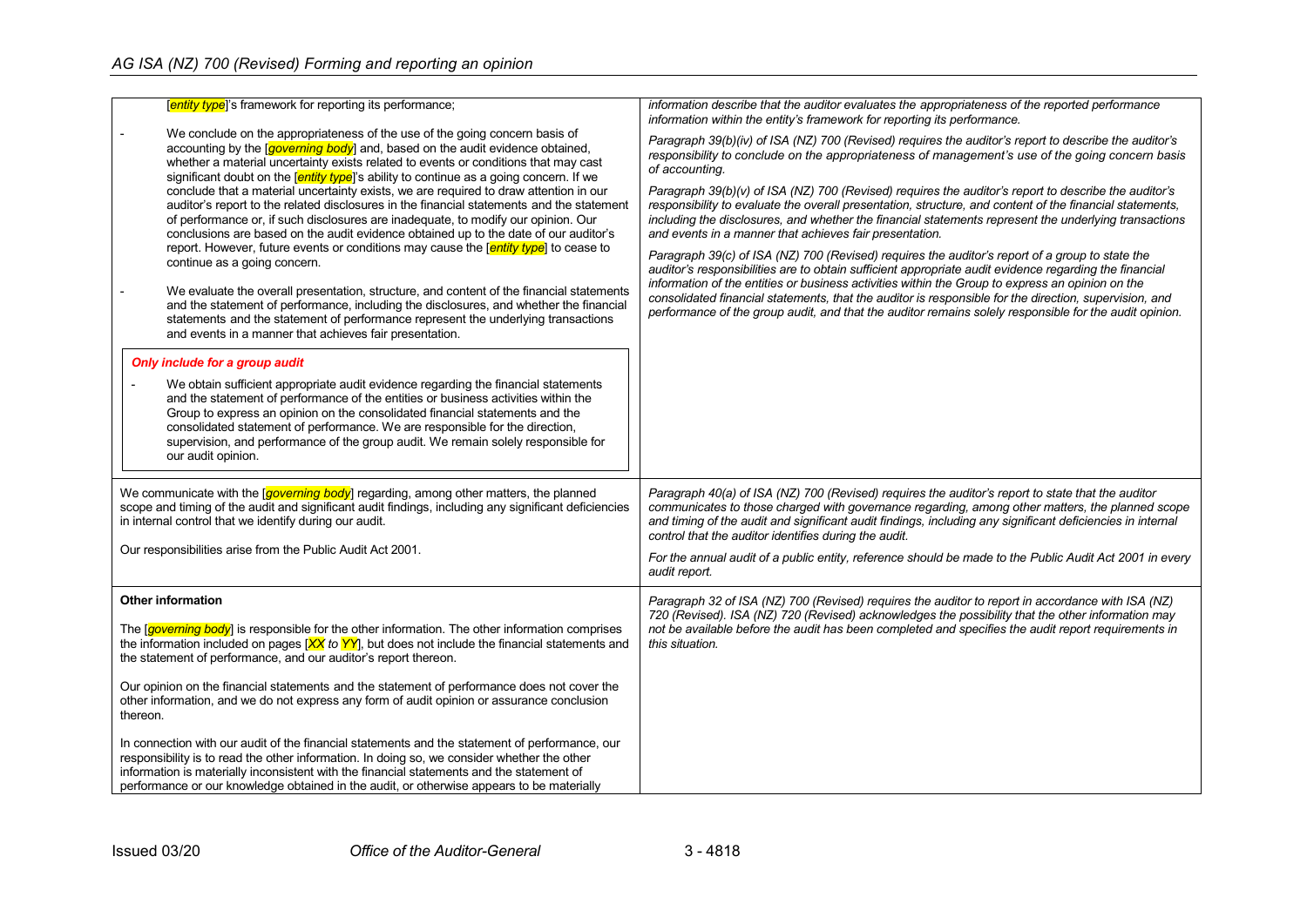| misstated. If, based on our work, we conclude that there is a material misstatement of this other<br>information, we are required to report that fact. We have nothing to report in this regard.                                                                                                                                                                                                                                                                                                                                                                                                                                                                                                                                                                                                                    |                                                                                                                                                                                                                                                                                                                                                                                                                                                                                                                                                                                                                                                                                                                                                                                                                                                                                                                                                                                                                                                                                                                                                                                                      |
|---------------------------------------------------------------------------------------------------------------------------------------------------------------------------------------------------------------------------------------------------------------------------------------------------------------------------------------------------------------------------------------------------------------------------------------------------------------------------------------------------------------------------------------------------------------------------------------------------------------------------------------------------------------------------------------------------------------------------------------------------------------------------------------------------------------------|------------------------------------------------------------------------------------------------------------------------------------------------------------------------------------------------------------------------------------------------------------------------------------------------------------------------------------------------------------------------------------------------------------------------------------------------------------------------------------------------------------------------------------------------------------------------------------------------------------------------------------------------------------------------------------------------------------------------------------------------------------------------------------------------------------------------------------------------------------------------------------------------------------------------------------------------------------------------------------------------------------------------------------------------------------------------------------------------------------------------------------------------------------------------------------------------------|
| Independence<br>We are independent of the $\sqrt{\frac{en\ddot{t}}{V}}$ in accordance with the independence requirements of<br>the Auditor-General's Auditing Standards, which incorporate the independence requirements of<br>Professional and Ethical Standard 1: International Code of Ethics for Assurance Practitioners<br>issued by the New Zealand Auditing and Assurance Standards Board.<br>Other than the audit, we have no relationship with, or interests in, the <i>fentity type]</i> .<br><b>Or</b><br>[In addition to the audit, we have carried out engagements in the areas of [insert description of<br>engagements], which are compatible with those independence requirements. Other than the<br>audit and these engagements, we have no relationship with, or interests in, the fentity type]. | Paragraphs 28(c), NZ28(c), and NZ28.1 require statements to be made in the auditor's report, under<br>the "Basis for opinion" heading, about the auditor's independence. The statements required are:<br>28(c) That the auditor is independent of the entity in accordance with the relevant ethical<br>requirements relating to the audit<br>NZ28(c) In New Zealand, the statement required by paragraph 28(c) shall refer to Professional and<br>Ethical Standard 1: International Code of Ethics for Assurance Practitioners issued by<br>the New Zealand Auditing and Assurance Standards Board.<br>NZ28.1 The existence of any relationship (other than that of auditor) that the auditor has with, or<br>any interests that the auditor has in, the entity.<br>In audit reports issued by, or on behalf of, the Auditor-General, the required statements about<br>independence under paragraphs 28(c), NZ28(c), and NZ28.1 are included under a separate<br>"Independence" heading.                                                                                                                                                                                                            |
| [Signature of Appointed Auditor]<br>[Name of Appointed Auditor]<br>[Name of auditing firm]<br>On behalf of the Auditor-General<br>[City], New Zealand                                                                                                                                                                                                                                                                                                                                                                                                                                                                                                                                                                                                                                                               | Paragraph NZ46.1 of ISA (NZ) 700 (Revised) requires that the name of the engagement partner shall<br>be included in the auditor's report on financial statements of FMC entities considered to have a higher<br>level of public accountability. The Auditor-General requires the name of the Appointed Auditor to be<br>included in the audit reports of all entities, followed by the name of the firm of the Appointed Auditor.<br>Paragraph 47 of ISA (NZ) 700 (Revised) requires that the auditor's report shall be signed. The<br>Auditor-General requires the signature of the Appointed Auditor. If the Appointed Auditor wants to<br>include the signature of the Audit Firm, this may be included alongside the signature of the Appointed<br>Auditor as follows:<br><b>Signature of Appointed Auditor]</b><br>[Signature of auditing firm]<br>[Name of Appointed Auditor] [Name of auditing firm]<br>On behalf of the Auditor-General<br>[City], New Zealand<br>Refer to paragraph 12 of this Statement for requirements on signing the audit report.<br>Paragraph 48 of ISA (NZ) 700 (Revised) requires that the auditor's report shall name the location<br>where the auditor practises. |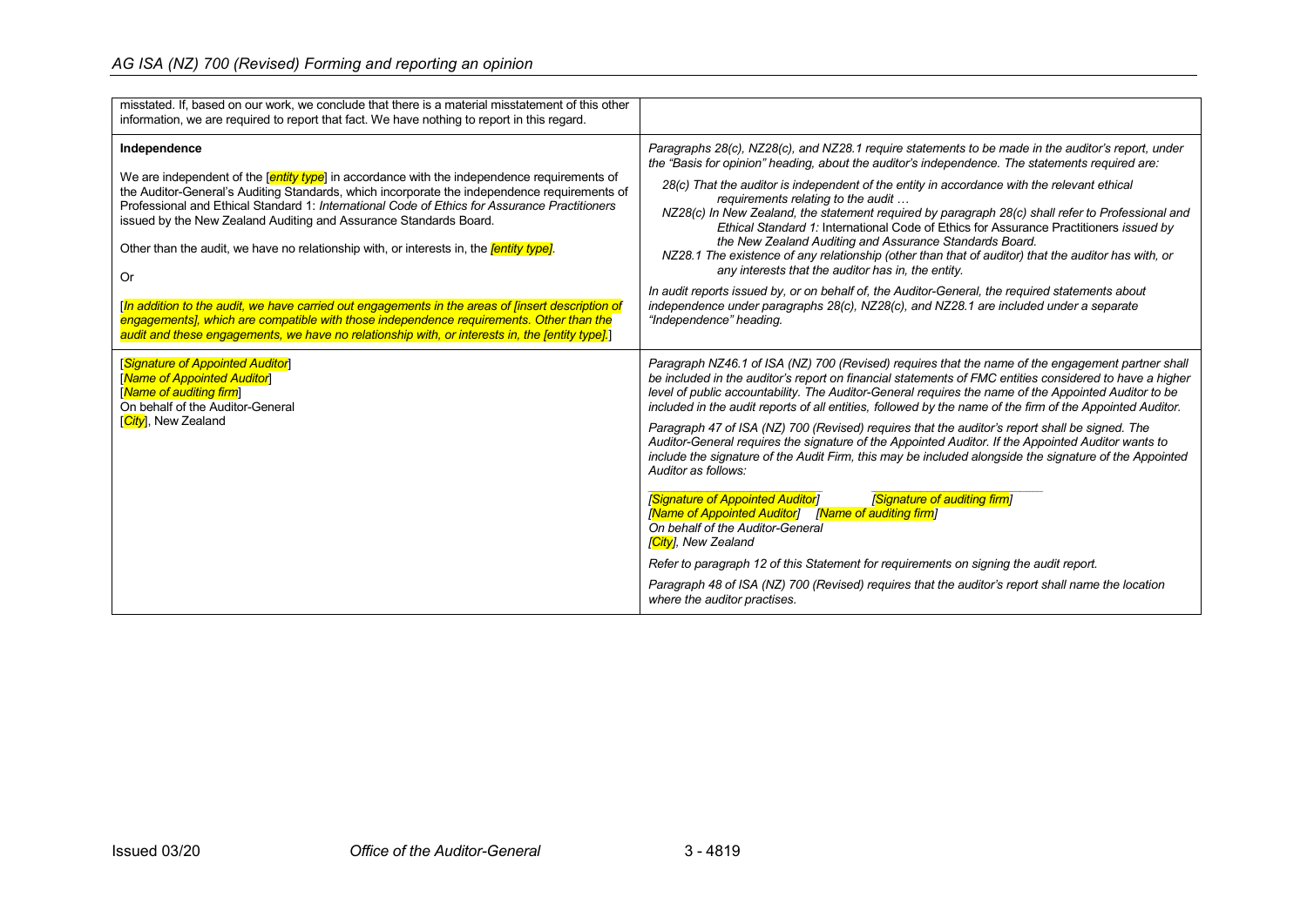# **Appendix 3 – Unmodified model audit report for a public entity applying a compliance framework**

The following audit report is for an entity that is not a FMC reporting entity (under the Financial Markets Conduct Act 2013) that that is required to report performance information in a statement of performance.

<span id="page-20-0"></span>

| Unmodified model audit report - Compliance framework                                                                                                                                                                                                                                                                                                                                                | ISA (NZ) 700 (Revised) requirements and corresponding OAG policies                                                                                                                                                                                                                                                                                                                                                                                                                                                                                                                                            |
|-----------------------------------------------------------------------------------------------------------------------------------------------------------------------------------------------------------------------------------------------------------------------------------------------------------------------------------------------------------------------------------------------------|---------------------------------------------------------------------------------------------------------------------------------------------------------------------------------------------------------------------------------------------------------------------------------------------------------------------------------------------------------------------------------------------------------------------------------------------------------------------------------------------------------------------------------------------------------------------------------------------------------------|
| [ <mark>Firm's letterhead</mark> ]                                                                                                                                                                                                                                                                                                                                                                  | The audit report shall be printed on the letterhead of the auditing firm.                                                                                                                                                                                                                                                                                                                                                                                                                                                                                                                                     |
| <b>INDEPENDENT AUDITOR'S REPORT</b>                                                                                                                                                                                                                                                                                                                                                                 | Paragraph 21 of ISA (NZ) 700 (Revised) requires that the auditor's report shall have a title that clearly<br>indicates that it is the report of an independent auditor.                                                                                                                                                                                                                                                                                                                                                                                                                                       |
| TO THE [READERS] OF<br>[ <mark>NAME OF ENTITY</mark> ]'S                                                                                                                                                                                                                                                                                                                                            | Paragraph 22 of ISA (NZ) 700 (Revised) requires that the auditor's report shall be addressed, as<br>appropriate, based on the circumstances of the engagement.                                                                                                                                                                                                                                                                                                                                                                                                                                                |
|                                                                                                                                                                                                                                                                                                                                                                                                     | Unless an exemption has been specifically provided for by the OAG, all audit reports issued by the<br>Auditor-General shall be addressed to the "readers" because public entities are accountable to a wide<br>constituency and the Auditor-General has broad responsibilities to report to this constituency.<br>Individual exceptions may include situations where there is a minority private sector interest in the<br>entity. For example, where the entity is a joint venture and one of the partners is from the private<br>sector, then the audit report shall be addressed to the "joint venturers". |
|                                                                                                                                                                                                                                                                                                                                                                                                     | Where an audit report is addressed to a party other than to "the readers", the audit report will normally<br>include the following wording:                                                                                                                                                                                                                                                                                                                                                                                                                                                                   |
|                                                                                                                                                                                                                                                                                                                                                                                                     | TO THE ISHAREHOLDERS/JOINT VENTURERS/PARTNERS] OF INAME OF ENTITY]                                                                                                                                                                                                                                                                                                                                                                                                                                                                                                                                            |
| <b>FINANCIAL STATEMENTS AND STATEMENT OF PERFORMANCE</b><br>FOR THE YEAR ENDED [DD MM 20XX]                                                                                                                                                                                                                                                                                                         | The terminology used to describe the accountability statements shall be the same as that used by the<br>public entity provided it appropriately describes the material that has been audited.                                                                                                                                                                                                                                                                                                                                                                                                                 |
|                                                                                                                                                                                                                                                                                                                                                                                                     | The balance date is normally determined by legislation or by the governing body within the constraints<br>of any legislation. The inclusion of the balance date or the reporting period assists readers understand<br>the scope of the annual audit.                                                                                                                                                                                                                                                                                                                                                          |
| The Auditor-General is the auditor of <mark>[<i>name of entity</i>]</mark> (the <mark>[<i>entity type</i>]</mark> ). The Auditor-General<br>has appointed me, [ <i>name of Appointed Auditor</i> ], using the staff and resources of [ <i>name of</i><br>auditing firm, to carry out the audit of the financial statements and statement of performance of<br>the <i>entity type</i> on his behalf. | The Public Audit Act 2001 (section 32) deals with the appointment of auditors. The Auditor-General<br>may from time to time appoint – in writing – a suitable person or body to act as an auditor on the<br>Auditor-General's behalf.                                                                                                                                                                                                                                                                                                                                                                         |
| Opinion                                                                                                                                                                                                                                                                                                                                                                                             | Paragraph 23 of ISA (NZ) 700 (Revised) requires that the auditor's report shall include the auditor's<br>opinion and shall have the heading "Opinion".                                                                                                                                                                                                                                                                                                                                                                                                                                                        |
| We have audited:                                                                                                                                                                                                                                                                                                                                                                                    | Paragraph 24 of ISA (NZ) 700 (Revised) requires that the Opinion section of the auditor's report                                                                                                                                                                                                                                                                                                                                                                                                                                                                                                              |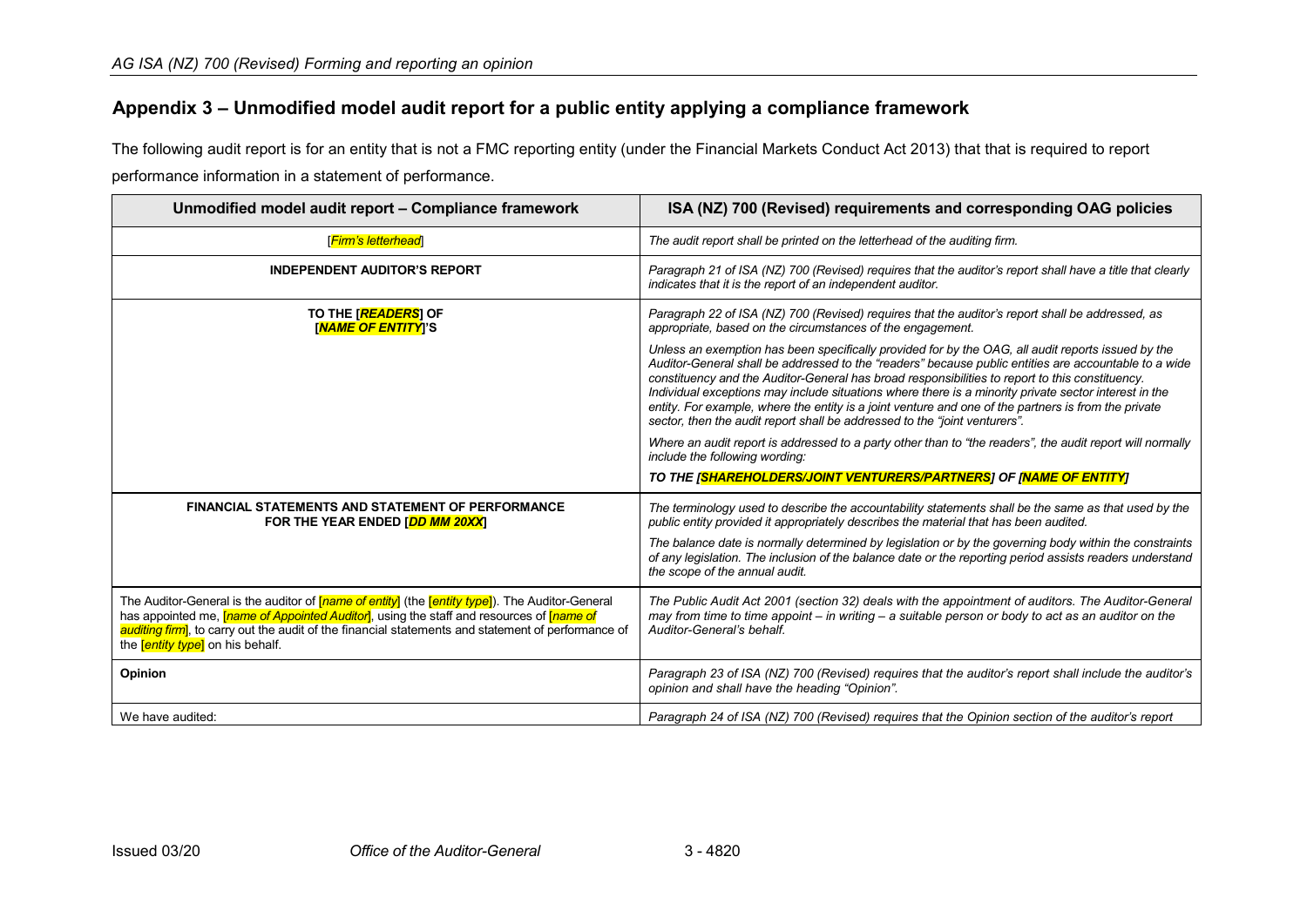# <span id="page-21-0"></span>*AG ISA (NZ) 700 (Revised) Forming and reporting an opinion*

| the financial statements of the $[$ <i>entity type</i> ] on pages $[]$ to $[]$ , that comprise <sup>4</sup> the<br>[statement of financial position] as at [DD MM 20XX], the [statement of comprehensive<br><i>income, statement of changes in equity, and statement of cash flows</i> ] for the year ended<br>on that date, and <i>[the notes to the financial statements that include accounting policies</i><br>and other explanatory information]; and<br>the statement of performance <sup>3</sup> of the [ <i>entity type</i> ] on pages $\left[\ldots\right]$ to $\left[\ldots\right]$ . | shall also:<br>identify the entity whose financial statements have been audited;<br>state that the financial statements have been audited:<br>identify the title of each statement that comprises the financial statements:<br>refer to the notes, including the summary of significant accounting policies; and<br>specify the date or period covered by each financial statement comprising the financial<br>statements.<br>Identification of audited information by page number will assist readers to identify the information to<br>which the audit report refers.                                                                                                                                                                                                                                                                                                                                    |
|-------------------------------------------------------------------------------------------------------------------------------------------------------------------------------------------------------------------------------------------------------------------------------------------------------------------------------------------------------------------------------------------------------------------------------------------------------------------------------------------------------------------------------------------------------------------------------------------------|------------------------------------------------------------------------------------------------------------------------------------------------------------------------------------------------------------------------------------------------------------------------------------------------------------------------------------------------------------------------------------------------------------------------------------------------------------------------------------------------------------------------------------------------------------------------------------------------------------------------------------------------------------------------------------------------------------------------------------------------------------------------------------------------------------------------------------------------------------------------------------------------------------|
| In our opinion, the financial statements and the statement of performance of the <i>fentity type</i><br>have been prepared, in all material respects, in accordance with [ <i>the applicable financial</i><br>reporting framework.                                                                                                                                                                                                                                                                                                                                                              | When financial statements and performance information have been prepared in accordance with a<br>compliance framework, the auditor is not required to assess the fair presentation of those statements.<br>As a result, a "dual" opinion is not expressed for financial statements and performance information<br>prepared in accordance with a compliance framework.                                                                                                                                                                                                                                                                                                                                                                                                                                                                                                                                      |
| Our audit was completed on $\lceil \frac{data}{1} \rceil$ . This is the date at which our opinion is expressed.                                                                                                                                                                                                                                                                                                                                                                                                                                                                                 | In addition to paragraph 49 of ISA (NZ) 700 (Revised), the audit report shall not be dated before:<br>- the date on which the statement of responsibility or equivalent statement is signed; or<br>- the date of the written representation, as required by AG ISA (NZ) 580 and ISA (NZ) 580.<br>The Appointed Auditor, in normal circumstances, shall not sign and date the audit report until all other<br>information (other than the audited financial and performance information) that will be included in the                                                                                                                                                                                                                                                                                                                                                                                       |
|                                                                                                                                                                                                                                                                                                                                                                                                                                                                                                                                                                                                 | entity's annual report has been received and considered by the auditor in accordance with ISA (NZ)<br>720 (Revised).                                                                                                                                                                                                                                                                                                                                                                                                                                                                                                                                                                                                                                                                                                                                                                                       |
| The basis for our opinion is explained below. In addition, we outline the responsibilities of the<br>[governing body] and our responsibilities relating to the financial statements and the statement<br>of performance, we comment on other information, and we explain our independence.                                                                                                                                                                                                                                                                                                      | Audit reports issued by, or on behalf of, the Auditor-General shall include a separate section under the<br>heading "Independence". This is a departure from paragraphs 28(c), NZ28(c), NZ28.1, and<br>NZ40(b)(1) of ISA (NZ) 700 (Revised) that require statements about the auditor's independence to be<br>included under the headings "Basis for Opinion" and "Auditor's Responsibilities for the Audit of the<br><b>Financial Statements.</b>                                                                                                                                                                                                                                                                                                                                                                                                                                                         |
|                                                                                                                                                                                                                                                                                                                                                                                                                                                                                                                                                                                                 | The Auditor-General is specifically required to act independently under section 9 of the Public Audit<br>Act 2001. The heightened expectation that the Auditor-General must act, and be seen to act,<br>independently, combined with the recognition that independence is fundamental to the Auditor-<br>General, has led the Auditor-General to raising the prominence of independence by including a<br>separate section under the heading "Independence".                                                                                                                                                                                                                                                                                                                                                                                                                                               |
| <b>Basis for opinion</b><br>We carried out our audit in accordance with the Auditor-General's Auditing Standards, which<br>incorporate the Professional and Ethical Standards and the International Standards on Auditing<br>(New Zealand) issued by the New Zealand Auditing and Assurance Standards Board. Our<br>responsibilities under those standards are further described in the Responsibilities of the auditor<br>section of our report.<br>We have fulfilled our responsibilities in accordance with the Auditor-General's Auditing                                                   | The "Basis for opinion" section complies with the requirements of paragraph 28(a), (b), and (d) of ISA<br>(NZ) 700 (Revised). This section also complies with the requirement in paragraph 28(c) of ISA (NZ)<br>700 (Revised) for the auditor to state that they have fulfilled their other ethical responsibilities (in<br>addition to the independence requirements) under the relevant ethical requirements. Because<br>assertion of compliance with the auditor's independence requirements is made under the<br>"Independence" heading of the audit report, the requirement for the auditor to assert compliance with<br>their other ethical responsibilities is needed. This requirement is encompassed in the statement "We<br>have fulfilled our responsibilities in accordance with the Auditor-General's Auditing Standards", which<br>encompasses the auditor's other ethical responsibilities. |

<sup>4</sup> Ensure that the names that are used in the financial statements and performance information are replicated in the audit report.

j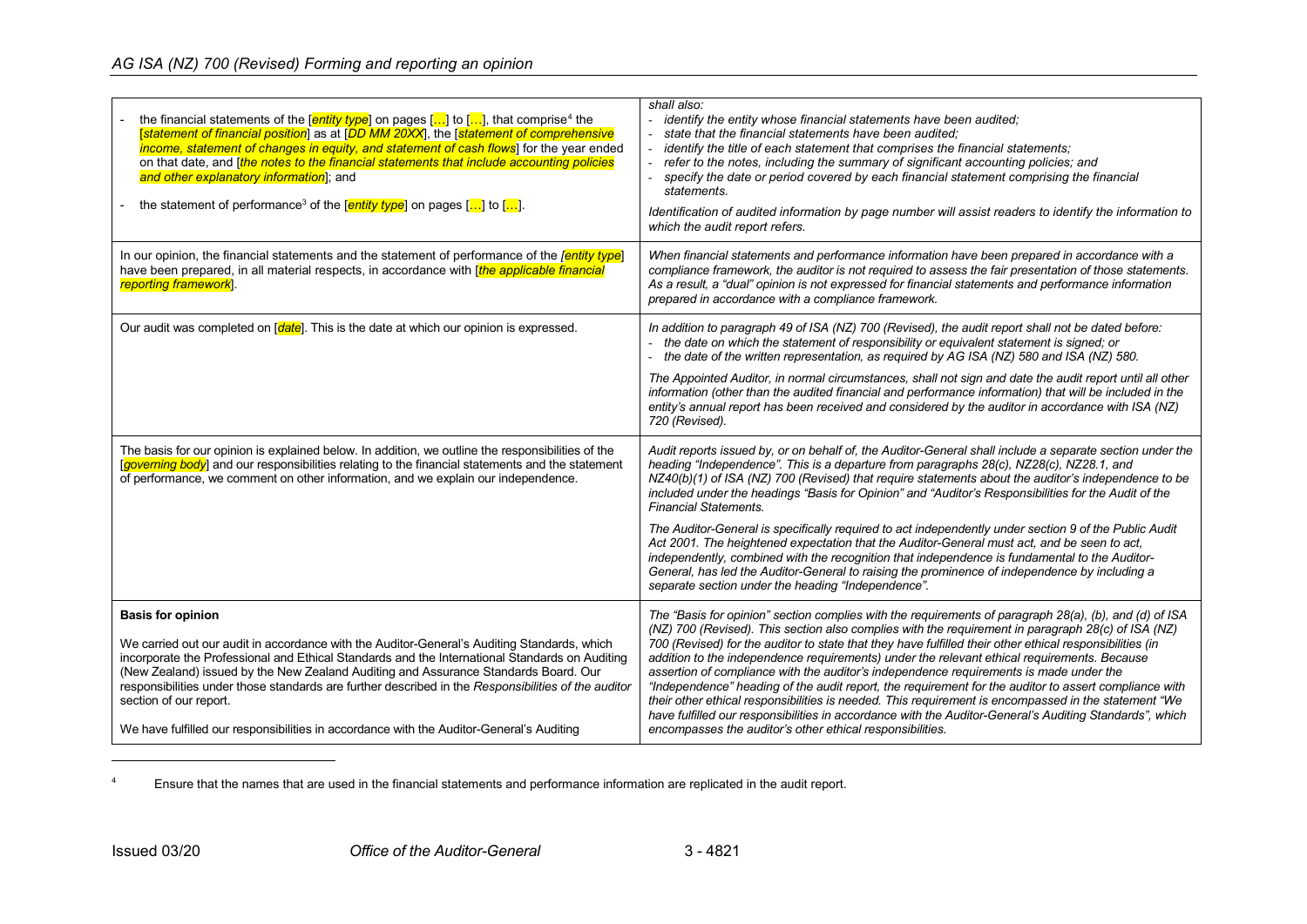| Standards.<br>We believe that the audit evidence we have obtained is sufficient and appropriate to provide a                                                                                                                                                                                                                                                                                                                                                                                                                                                                           | The required statements about independence under paragraphs 28(c), NZ28(c), and NZ28.1 have<br>been included under a separate Independence heading.                                                                                                                                                                                                                                                                                                                                                                                                                                                                                                                                                                                                      |
|----------------------------------------------------------------------------------------------------------------------------------------------------------------------------------------------------------------------------------------------------------------------------------------------------------------------------------------------------------------------------------------------------------------------------------------------------------------------------------------------------------------------------------------------------------------------------------------|----------------------------------------------------------------------------------------------------------------------------------------------------------------------------------------------------------------------------------------------------------------------------------------------------------------------------------------------------------------------------------------------------------------------------------------------------------------------------------------------------------------------------------------------------------------------------------------------------------------------------------------------------------------------------------------------------------------------------------------------------------|
| basis for our opinion.<br>Responsibilities of the [ <i>governing body</i> ] for the financial statements and the statement                                                                                                                                                                                                                                                                                                                                                                                                                                                             | Paragraphs 33 to 36 of ISA (NZ) 700 (Revised) specify the matters to be included in the auditor's<br>report under the heading "Responsibilities of Those Charged with Governance for the Financial<br>Statements". The wording of this section of the model audit report complies with paragraphs 33 to 36<br>of ISA (NZ) 700 (Revised), having been amended to reflect the public sector context. Those<br>amendments can include a wider reference to the information that has been audited, such as<br>performance information, as well as references to the relevant legislation requiring the governing body<br>to prepare the financial statements. It is not necessary to make reference to specific sections within<br>the relevant legislation. |
| of performance<br>The [governing body] is responsible on behalf of the [entity type] for the preparation of the<br>financial statements and the statement of performance in accordance with [the applicable<br>financial reporting framework].                                                                                                                                                                                                                                                                                                                                         |                                                                                                                                                                                                                                                                                                                                                                                                                                                                                                                                                                                                                                                                                                                                                          |
| The [governing body] is responsible for such internal control as it determines is necessary to<br>enable it to prepare financial statements and a statement of performance that are free from<br>material misstatement, whether due to fraud or error.                                                                                                                                                                                                                                                                                                                                 |                                                                                                                                                                                                                                                                                                                                                                                                                                                                                                                                                                                                                                                                                                                                                          |
| In preparing the financial statements and the statement of performance, the [governing body] is<br>responsible on behalf of the <i>[entity type]</i> for assessing the <i>[entity type]</i> 's ability to continue as a<br>going concern. The <i>[governing body</i> ] is also responsible for disclosing, as applicable, matters<br>related to going concern and using the going concern basis of accounting, unless the<br>[governing body] intends to liquidate the [entity type] or to cease operations, or has no realistic<br>alternative but to do so.                          |                                                                                                                                                                                                                                                                                                                                                                                                                                                                                                                                                                                                                                                                                                                                                          |
| The [governing body]'s responsibilities arise from the [name of relevant Act(s)].                                                                                                                                                                                                                                                                                                                                                                                                                                                                                                      |                                                                                                                                                                                                                                                                                                                                                                                                                                                                                                                                                                                                                                                                                                                                                          |
| Responsibilities of the auditor for the audit of the financial statements and the statement<br>of performance                                                                                                                                                                                                                                                                                                                                                                                                                                                                          | Paragraphs 37 to 42 of ISA (NZ) 700 (Revised) specify the content requirements of the section of the<br>auditor's report with the heading "Auditor's Responsibilities for the Audit of the Financial Statements".                                                                                                                                                                                                                                                                                                                                                                                                                                                                                                                                        |
| Our objectives are to obtain reasonable assurance about whether the financial statements and<br>the statement of performance, as a whole, are free from material misstatement, whether due to<br>fraud or error, and to issue an auditor's report that includes our opinion.                                                                                                                                                                                                                                                                                                           | Paragraph 38(a) of ISA (NZ) 700 (Revised) requires the auditor's report to state that the objectives of<br>the auditor are to obtain reasonable assurance about whether the financial statements, as a whole,<br>are free from material misstatement, whether due to fraud or error, and to issue an auditor's report<br>that includes the auditor's opinion.                                                                                                                                                                                                                                                                                                                                                                                            |
| Reasonable assurance is a high level of assurance, but is not a guarantee that an audit carried<br>out in accordance with the Auditor-General's Auditing Standards will always detect a material<br>misstatement when it exists. Misstatements are differences or omissions of amounts and<br>disclosures, and can arise from fraud or error. Misstatements are considered material if,<br>individually or in the aggregate, they could reasonably be expected to influence the decisions of<br>readers taken on the basis of these financial statements and statement of performance. | Paragraph 38(b) of ISA (NZ) 700 (Revised) requires the auditor's report to state that reasonable<br>assurance is a high level of assurance, but is not a guarantee that an audit conducted in accordance<br>with ISAs (NZ) will always detect a material misstatement when it exists. All audit reports issued by, or<br>on behalf of, the Auditor-General include a statement that describes what is meant by the term<br>"material misstatement".                                                                                                                                                                                                                                                                                                      |
|                                                                                                                                                                                                                                                                                                                                                                                                                                                                                                                                                                                        | Paragraph 38(c) of ISA (NZ) 700 (Revised) requires the auditor's report to state that misstatements<br>can arise from fraud or error and are considered material if, individually or in the aggregate, they could<br>reasonably be expected to influence the economic decisions of users taken on the basis of these<br>financial statements. Because the audit report is addressed to readers, decisions will not be limited to<br>"economic decision", hence the change to refer to "decisions of readers".                                                                                                                                                                                                                                            |
| [For the budget information reported in the financial statements and the statement of<br>performance, our procedures were limited to checking that the information agreed to the<br>[entity type]'s [statement of performance expectations].]                                                                                                                                                                                                                                                                                                                                          | Public entities are often required to include "budget information" for the period subject to audit in their<br>financial statements and performance information. The purpose of the statement in the audit report is<br>to clarify the extent of work carried out on budget information. This text should only be included in the<br>audit report when the financial statements and the statement of performance include budget                                                                                                                                                                                                                                                                                                                          |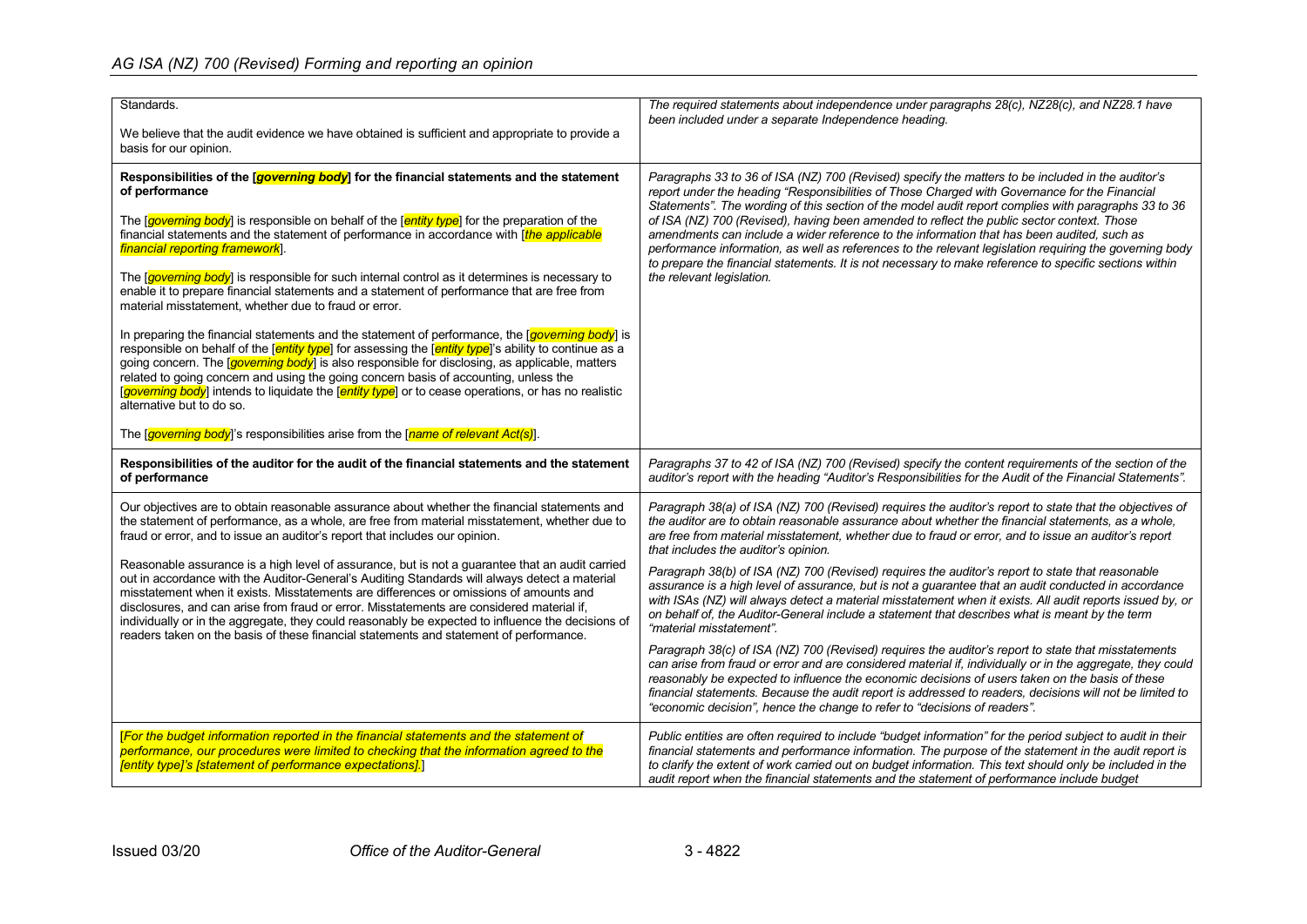| We did not evaluate the security and controls over the electronic publication of the financial<br>statements and the statement of performance.                                                                                                                                                                                                                                                                                                                                                                                                                                                                                                                                                                                                                                                                                                                                                                                                                                                                                                                                                                                                                                                                                                                                                                                                                                                                                                                                                                                                                                                                                                                                                                                                                                                                                                                                                                                                                                                                                                                                                                                                                                                                                                                                                                                                                                                                                                                                                                                                                                                                                                                                                                              | information.<br>All audit reports issued by, or on behalf of the Auditor-General include a statement that the auditor is<br>not responsible for evaluating the security and controls over the electronic publication of the audited                                                                                                                                                                                                                                                                                                                                                                                                                                                                                                                                                                                                                                                                                                                                                                                                                                                                                                                                                                                                                                                                                                                                                                                                                                                                                                                                                                                                                                                                                                                                                                                                                                                                                                                                                                                                                                                                                                                                                                                                                                                                                                                                                                                                                                                                                                                                                                                                                                                                                                                                                                                                                                                                                                                                                                                                                                                                                     |
|-----------------------------------------------------------------------------------------------------------------------------------------------------------------------------------------------------------------------------------------------------------------------------------------------------------------------------------------------------------------------------------------------------------------------------------------------------------------------------------------------------------------------------------------------------------------------------------------------------------------------------------------------------------------------------------------------------------------------------------------------------------------------------------------------------------------------------------------------------------------------------------------------------------------------------------------------------------------------------------------------------------------------------------------------------------------------------------------------------------------------------------------------------------------------------------------------------------------------------------------------------------------------------------------------------------------------------------------------------------------------------------------------------------------------------------------------------------------------------------------------------------------------------------------------------------------------------------------------------------------------------------------------------------------------------------------------------------------------------------------------------------------------------------------------------------------------------------------------------------------------------------------------------------------------------------------------------------------------------------------------------------------------------------------------------------------------------------------------------------------------------------------------------------------------------------------------------------------------------------------------------------------------------------------------------------------------------------------------------------------------------------------------------------------------------------------------------------------------------------------------------------------------------------------------------------------------------------------------------------------------------------------------------------------------------------------------------------------------------|-------------------------------------------------------------------------------------------------------------------------------------------------------------------------------------------------------------------------------------------------------------------------------------------------------------------------------------------------------------------------------------------------------------------------------------------------------------------------------------------------------------------------------------------------------------------------------------------------------------------------------------------------------------------------------------------------------------------------------------------------------------------------------------------------------------------------------------------------------------------------------------------------------------------------------------------------------------------------------------------------------------------------------------------------------------------------------------------------------------------------------------------------------------------------------------------------------------------------------------------------------------------------------------------------------------------------------------------------------------------------------------------------------------------------------------------------------------------------------------------------------------------------------------------------------------------------------------------------------------------------------------------------------------------------------------------------------------------------------------------------------------------------------------------------------------------------------------------------------------------------------------------------------------------------------------------------------------------------------------------------------------------------------------------------------------------------------------------------------------------------------------------------------------------------------------------------------------------------------------------------------------------------------------------------------------------------------------------------------------------------------------------------------------------------------------------------------------------------------------------------------------------------------------------------------------------------------------------------------------------------------------------------------------------------------------------------------------------------------------------------------------------------------------------------------------------------------------------------------------------------------------------------------------------------------------------------------------------------------------------------------------------------------------------------------------------------------------------------------------------------|
|                                                                                                                                                                                                                                                                                                                                                                                                                                                                                                                                                                                                                                                                                                                                                                                                                                                                                                                                                                                                                                                                                                                                                                                                                                                                                                                                                                                                                                                                                                                                                                                                                                                                                                                                                                                                                                                                                                                                                                                                                                                                                                                                                                                                                                                                                                                                                                                                                                                                                                                                                                                                                                                                                                                             | information. The primary reason for this statement is that audited information is often published by<br>public entities in electronic form and may also be included on one or more websites.                                                                                                                                                                                                                                                                                                                                                                                                                                                                                                                                                                                                                                                                                                                                                                                                                                                                                                                                                                                                                                                                                                                                                                                                                                                                                                                                                                                                                                                                                                                                                                                                                                                                                                                                                                                                                                                                                                                                                                                                                                                                                                                                                                                                                                                                                                                                                                                                                                                                                                                                                                                                                                                                                                                                                                                                                                                                                                                            |
| As part of an audit in accordance with the Auditor-General's Auditing Standards, we exercise<br>professional judgement and maintain professional scepticism throughout the audit. Also:<br>We identify and assess the risks of material misstatement of the financial statements<br>and the statement of performance, whether due to fraud or error, design and perform<br>audit procedures responsive to those risks, and obtain audit evidence that is sufficient<br>and appropriate to provide a basis for our opinion. The risk of not detecting a material<br>misstatement resulting from fraud is higher than for one resulting from error, as fraud<br>may involve collusion, forgery, intentional omissions, misrepresentations, or the<br>override of internal control.<br>We obtain an understanding of internal control relevant to the audit in order to design<br>audit procedures that are appropriate in the circumstances, but not for the purpose of<br>expressing an opinion on the effectiveness of the <i>fentity type</i> is internal control.<br>We evaluate the appropriateness of accounting policies used and the reasonableness<br>of accounting estimates and related disclosures made by the [governing body].<br>We evaluate the appropriateness of the reported performance information within the<br><b>Fentity type</b> 's framework for reporting its performance.<br>We conclude on the appropriateness of the use of the going concern basis of<br>accounting by the [governing body] and, based on the audit evidence obtained,<br>whether a material uncertainty exists related to events or conditions that may cast<br>significant doubt on the [ <i>entity type</i> ]'s ability to continue as a going concern. If we<br>conclude that a material uncertainty exists, we are required to draw attention in our<br>auditor's report to the related disclosures in the financial statements and the statement<br>of performance or, if such disclosures are inadequate, to modify our opinion. Our<br>conclusions are based on the audit evidence obtained up to the date of our auditor's<br>report. However, future events or conditions may cause the [entity type] to cease to<br>continue as a going concern.<br>Only include for a group audit<br>We obtain sufficient appropriate audit evidence regarding the financial statements<br>and the statement of performance of the entities or business activities within the<br>Group to express an opinion on the consolidated financial statements and the<br>consolidated statement of performance. We are responsible for the direction,<br>supervision, and performance of the group audit. We remain solely responsible for | Paragraph 39(a) of ISA (NZ) 700 (Revised) requires the auditor's report to state that, as part of an<br>audit in accordance with the ISAs (NZ), the auditor exercises professional judgement and<br>maintains professional scepticism throughout the audit.<br>Paragraph 39(b)(i) of ISA (NZ) 700 (Revised) requires the auditor's report to describe the auditor's<br>responsibility to identify and assess the risks of material misstatement, design and perform audit<br>procedures responsive to those risks, and obtain audit evidence that is sufficient and appropriate to<br>provide a basis for the auditor's opinion. The risk of not detecting a material misstatement resulting<br>from fraud is higher than for one resulting from error, as fraud may involve collusion, forgery,<br>intentional omissions, misrepresentations, or the override of internal control.<br>Paragraph 39(b)(ii) of ISA (NZ) 700 (Revised) requires the auditor's report to describe the auditor's<br>responsibility to obtain an understanding of internal control relevant to the audit in order to design<br>audit procedures that are appropriate in the circumstances, but not for the purpose of expressing<br>an opinion on the effectiveness of the entity's internal control.<br>Paragraph 39(b)(iii) of ISA (NZ) 700 (Revised) requires the auditor's report to describe the auditor's<br>responsibility to evaluate the appropriateness of accounting policies used and the reasonableness<br>of accounting estimates and related disclosures made by management.<br>Audit reports issued by, or on behalf of, the Auditor-General that express an opinion on<br>performance information describe that the auditor evaluates the appropriateness of the reported<br>performance information within the entity's framework for reporting its performance.<br>Paragraph 39(b)(iv) of ISA (NZ) 700 (Revised) requires the auditor's report to describe the<br>auditor's responsibility to conclude on the appropriateness of management's use of the going<br>concern basis of accounting.<br>This audit report does not contain a statement about the auditor evaluating the overall<br>presentation, structure, and content of the financial statements, including the disclosures, and<br>whether the financial statements represent the underlying transactions and events in a<br>manner that achieves fair presentation, in accordance with paragraph 39(b)(v) of ISA (NZ) 700<br>(Revised), because the entity has prepared its financial statements using a compliance framework.<br>Paragraph 39(c) of ISA (NZ) 700 (Revised) requires the auditor's report of a group to state the<br>auditor's responsibilities are to obtain sufficient appropriate audit evidence regarding the financial<br>information of the entities or business activities within the Group to express an opinion on the<br>consolidated financial statements, that the auditor is responsible for the direction, supervision, and<br>performance of the group audit, and that the auditor remains solely responsible for the audit |
| our audit opinion.<br>We communicate with the $\sqrt{governing}$ body regarding, among other matters, the planned                                                                                                                                                                                                                                                                                                                                                                                                                                                                                                                                                                                                                                                                                                                                                                                                                                                                                                                                                                                                                                                                                                                                                                                                                                                                                                                                                                                                                                                                                                                                                                                                                                                                                                                                                                                                                                                                                                                                                                                                                                                                                                                                                                                                                                                                                                                                                                                                                                                                                                                                                                                                           | opinion.<br>Paragraph 40(a) of ISA (NZ) 700 (Revised) requires the auditor's report to state that the auditor                                                                                                                                                                                                                                                                                                                                                                                                                                                                                                                                                                                                                                                                                                                                                                                                                                                                                                                                                                                                                                                                                                                                                                                                                                                                                                                                                                                                                                                                                                                                                                                                                                                                                                                                                                                                                                                                                                                                                                                                                                                                                                                                                                                                                                                                                                                                                                                                                                                                                                                                                                                                                                                                                                                                                                                                                                                                                                                                                                                                           |
|                                                                                                                                                                                                                                                                                                                                                                                                                                                                                                                                                                                                                                                                                                                                                                                                                                                                                                                                                                                                                                                                                                                                                                                                                                                                                                                                                                                                                                                                                                                                                                                                                                                                                                                                                                                                                                                                                                                                                                                                                                                                                                                                                                                                                                                                                                                                                                                                                                                                                                                                                                                                                                                                                                                             |                                                                                                                                                                                                                                                                                                                                                                                                                                                                                                                                                                                                                                                                                                                                                                                                                                                                                                                                                                                                                                                                                                                                                                                                                                                                                                                                                                                                                                                                                                                                                                                                                                                                                                                                                                                                                                                                                                                                                                                                                                                                                                                                                                                                                                                                                                                                                                                                                                                                                                                                                                                                                                                                                                                                                                                                                                                                                                                                                                                                                                                                                                                         |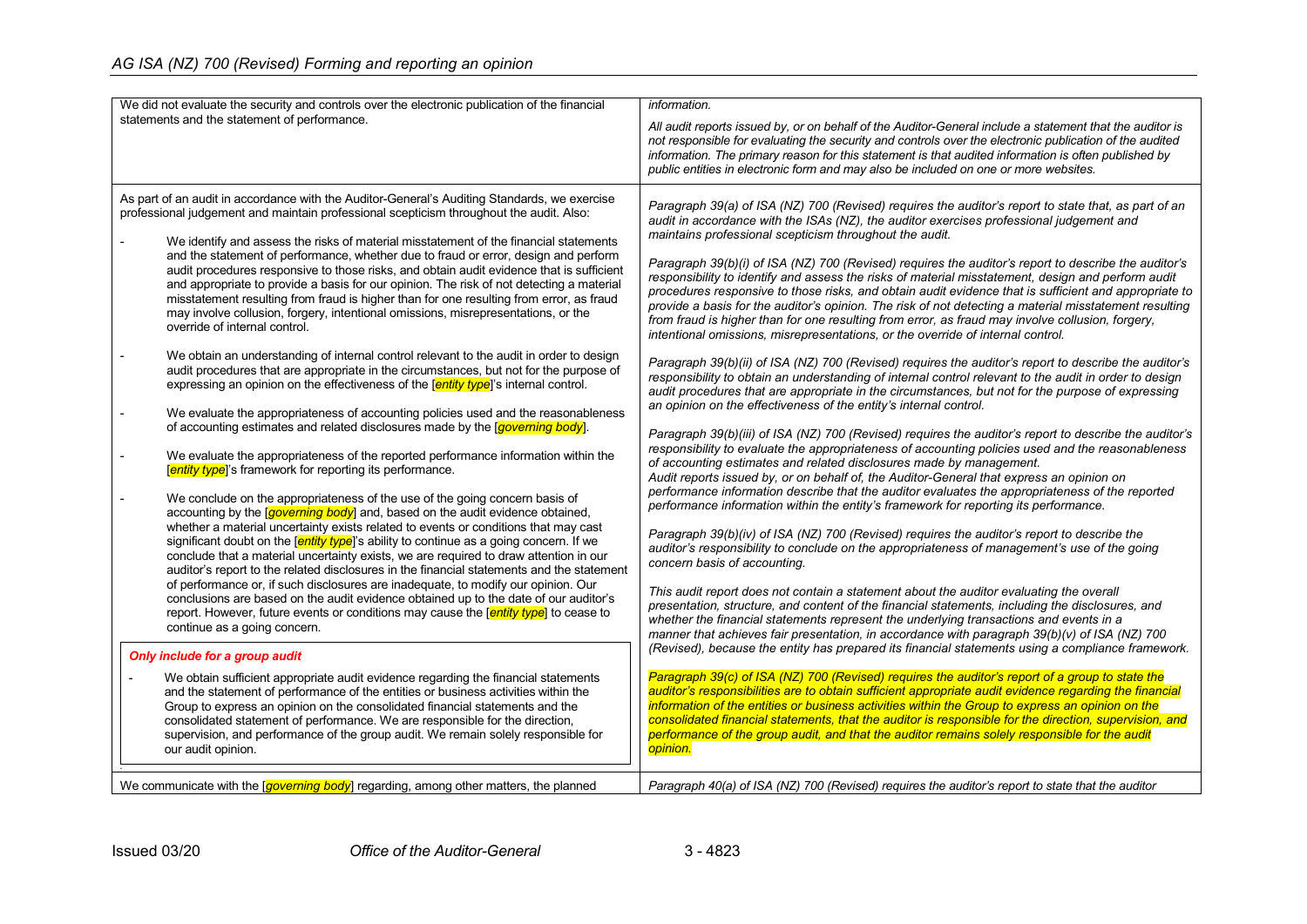| scope and timing of the audit and significant audit findings, including any significant deficiencies<br>in internal control that we identify during our audit.<br>Our responsibility arises from the Public Audit Act 2001.                                                                                                                                                                                                                                                                                                                                                                                                                                                                                                                                                                                                                                                                                                                                                                                                                                                                                     | communicates to those charged with governance regarding, among other matters, the planned scope<br>and timing of the audit and significant audit findings, including any significant deficiencies in internal<br>control that the auditor identifies during the audit.<br>For the annual audit of a public entity, reference should be made to the Public Audit Act 2001 in every<br>audit report.                                                                                                                                                                                                                                                                                                                                                                                                                                                                                                                                                                                       |
|-----------------------------------------------------------------------------------------------------------------------------------------------------------------------------------------------------------------------------------------------------------------------------------------------------------------------------------------------------------------------------------------------------------------------------------------------------------------------------------------------------------------------------------------------------------------------------------------------------------------------------------------------------------------------------------------------------------------------------------------------------------------------------------------------------------------------------------------------------------------------------------------------------------------------------------------------------------------------------------------------------------------------------------------------------------------------------------------------------------------|------------------------------------------------------------------------------------------------------------------------------------------------------------------------------------------------------------------------------------------------------------------------------------------------------------------------------------------------------------------------------------------------------------------------------------------------------------------------------------------------------------------------------------------------------------------------------------------------------------------------------------------------------------------------------------------------------------------------------------------------------------------------------------------------------------------------------------------------------------------------------------------------------------------------------------------------------------------------------------------|
| <b>Other information</b><br>The <i>governing body</i> is responsible for the other information. The other information comprises<br>the information included on pages $[XX]$ to YY, but does not include the financial statements and<br>the statement of performance, and our auditor's report thereon.<br>Our opinion on the financial statements and the statement of performance does not cover the<br>other information, and we do not express any form of audit opinion or assurance conclusion<br>thereon.<br>In connection with our audit of the financial statements and the statement of performance, our<br>responsibility is to read the other information. In doing so, we consider whether the other<br>information is materially inconsistent with the financial statements and the statement of<br>performance or our knowledge obtained in the audit, or otherwise appears to be materially<br>misstated. If, based on our work, we conclude that there is a material misstatement of this other<br>information, we are required to report that fact. We have nothing to report in this regard. | Paragraph 32 of ISA (NZ) 700 (Revised) requires the auditor to report in accordance with ISA (NZ)<br>720 (Revised). ISA (NZ) 720 (Revised) acknowledges the possibility that the other information may<br>not be available before the audit has been completed and specifies the audit report requirements in<br>this situation.                                                                                                                                                                                                                                                                                                                                                                                                                                                                                                                                                                                                                                                         |
| Independence<br>We are independent of the [entity type] in accordance with the independence requirements of<br>the Auditor-General's Auditing Standards, which incorporate the independence requirements of<br>Professional and Ethical Standard 1: International Code of Ethics for Assurance Practitioners<br>issued by the New Zealand Auditing and Assurance Standards Board<br>Other than the audit, we have no relationship with, or interests in, the <i>fentity type]</i> .<br>Or<br>[In addition to the audit, we have carried out engagements in the areas of [insert description of<br>engagements], which are compatible with those independence requirements. Other than the<br>audit and these engagements, we have no relationship with, or interests in, the [entity type].                                                                                                                                                                                                                                                                                                                     | Paragraphs 28(c), NZ28(c) and NZ28.1 require statements to be made in the auditor's report, under<br>the "Basis for opinion" heading, about the auditor's independence. The statements required are:<br>28(c) That the auditor is independent of the entity in accordance with the relevant ethical<br>requirements relating to the audit<br>NZ28(c) In New Zealand, the statement required by paragraph 28(c) shall refer to Professional and<br>Ethical Standard 1: International Code of Ethics for Assurance Practitioners issued by<br>the New Zealand Auditing and Assurance Standards Board.<br>NZ28.1 The existence of any relationship (other than that of auditor) that the auditor has with, or<br>any interests that the auditor has in, the entity.<br>In audit reports issued by, or on behalf of, the Auditor-General, the required statements about<br>independence under paragraphs 28(c), NZ28(c), and NZ28.1 are included under a separate<br>"Independence" heading. |
| <b>Signature of Appointed Auditor</b><br>[Name of Appointed Auditor]<br>[Name of auditing firm]<br>On behalf of the Auditor-General<br>[City], New Zealand                                                                                                                                                                                                                                                                                                                                                                                                                                                                                                                                                                                                                                                                                                                                                                                                                                                                                                                                                      | Paragraph NZ46.1 of ISA (NZ) 700 (Revised) requires that the name of the engagement partner shall<br>be included in the auditor's report on financial statements of FMC entities considered to have a higher<br>level of public accountability. The Auditor-General requires the name of the Appointed Auditor to be<br>included in the audit reports of all entities, followed by the name of the firm of the Appointed Auditor.<br>Paragraph 47 of ISA (NZ) 700 (Revised) requires that the auditor's report shall be signed. The<br>Auditor-General requires the signature of the Appointed Auditor. If the Appointed Auditor wants to<br>include the signature of the Audit Firm, this may be included alongside the signature of the Appointed<br>Auditor as follows:<br>[Signature of Appointed Auditor]<br>[Signature of auditing firm]                                                                                                                                           |